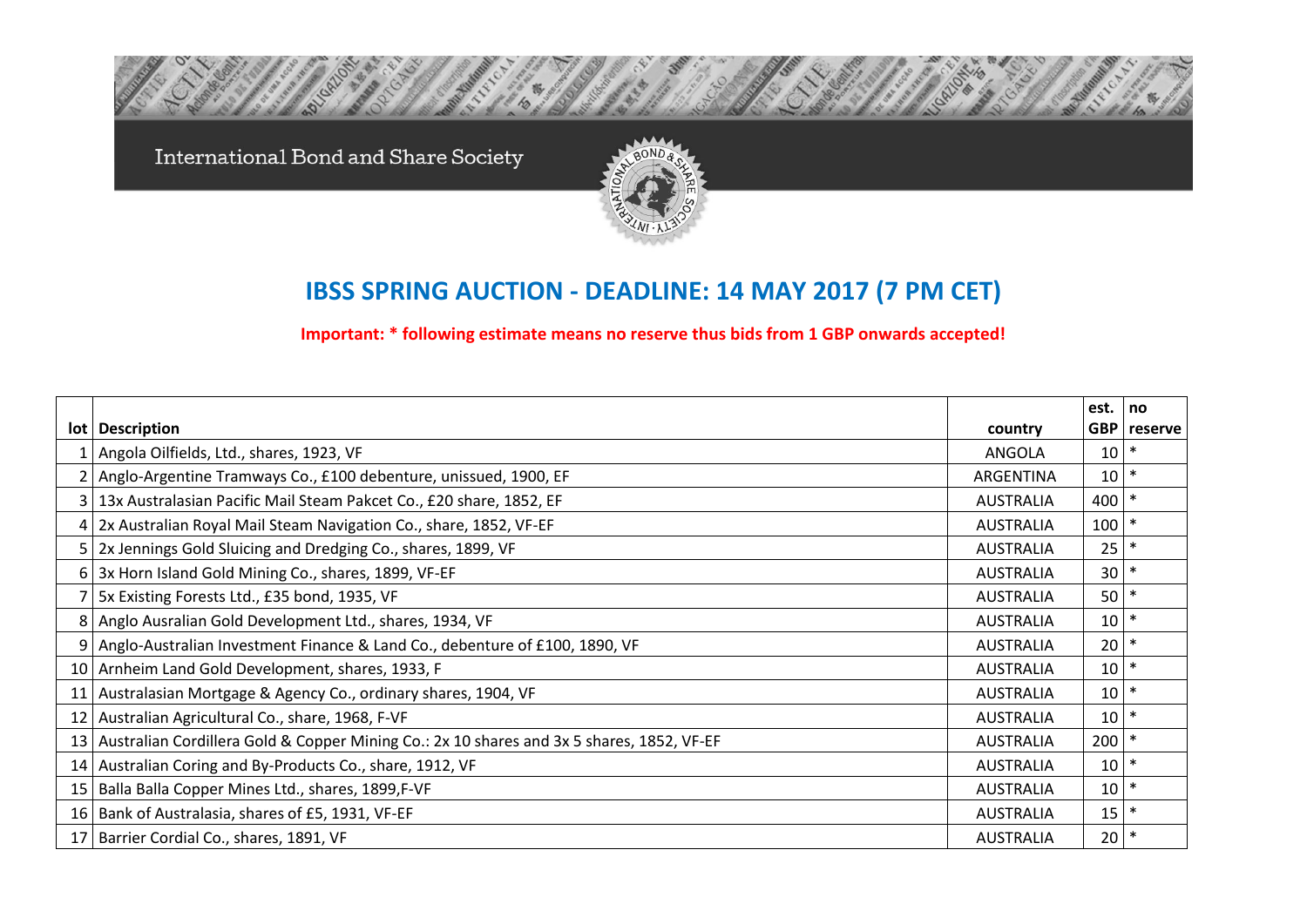|      | 18 British & Australasian Freezing & Defrosting Co., shares, 1912, VF                               | <b>AUSTRALIA</b> | 15              | $\ast$ |
|------|-----------------------------------------------------------------------------------------------------|------------------|-----------------|--------|
|      | 19 British & Australasian Trust & Loan Co., shares, 1886, F-VF                                      | <b>AUSTRALIA</b> | 20              | $\ast$ |
|      | 20 British Exploration of Australasia, Ltd., shares, 1905, VF                                       | <b>AUSTRALIA</b> | 15              |        |
| 21   | Bullfinch Proprietary (1919) Ltd., shares, 1919, VF                                                 | <b>AUSTRALIA</b> | 15              |        |
| 22   | Burke's Flat Gold Development Co., share, 1935, VF                                                  | <b>AUSTRALIA</b> | 10              |        |
| 23   | Camden Exploration Co., 2 share certs: 1896-purple, 1897-blue, VF                                   | <b>AUSTRALIA</b> | 30              | $\ast$ |
| 24   | Chillagoe-Ruddygore Mining and Investment Co., shares, 1908, F                                      | <b>AUSTRALIA</b> | 20              |        |
| 25   | Co. Belge des Mines d'Or Australiennes, 2 shares: action de dividende + action de capital, 1897, VF | <b>AUSTRALIA</b> | 30              | $\ast$ |
| 26   | Commercial Bank of Australia Ltd., 2 share certs: 1917-white paper, 1904-green paper, VF            | <b>AUSTRALIA</b> | 30              |        |
| 27   | Coolgardie Central Ltd., shares, 1895, VF                                                           | <b>AUSTRALIA</b> | 20              | $\ast$ |
|      | 28 Electric Supply Co. of Victoria, ordinary share, 1928, VF                                        | <b>AUSTRALIA</b> | 10              | $\ast$ |
| 29   | Emma Co. (1900) Ltd., shares, 1900, VF                                                              | <b>AUSTRALIA</b> | 15              | $\ast$ |
| 30 I | English & Australian Assets Co., shares, 1898, F-VF                                                 | <b>AUSTRALIA</b> | 10              |        |
| 31   | English Australian Gold Mining Co., shares, 1881, VF                                                | <b>AUSTRALIA</b> | 20              | $\ast$ |
| 32   | Equitable Co-Operative Society, shares, 1882, VF                                                    | <b>AUSTRALIA</b> | 15              | $\ast$ |
| 33 I | Faith Gold Mining Co., shares, 1898, F-VF                                                           | <b>AUSTRALIA</b> | 15              | $\ast$ |
| 34   | Fraser South Extended Gold Mining Co., shares, 1903, VF                                             | <b>AUSTRALIA</b> | 20              |        |
|      | 35 Geelong Gold Mining Co., shares, 1894, VF                                                        | <b>AUSTRALIA</b> | 20              | $\ast$ |
|      | 36 Great Boulder Mining and Finance Ltd., shares, 1935, VF                                          | <b>AUSTRALIA</b> | 10              | $\ast$ |
| 37   | Great Oriental Gold Mines, shares, 1908, VF                                                         | <b>AUSTRALIA</b> | 20              | $\ast$ |
| 38   | Great Tower Hill Gold Mines, shares, 1905, VF                                                       | <b>AUSTRALIA</b> | 20              |        |
| 39   | Gulgong Alluvial Gold Fields, shares, 1892, VF                                                      | <b>AUSTRALIA</b> | 20              | $\ast$ |
| 40   | Komata Reefs Gold Mining Co., shares, 1900, VF                                                      | <b>AUSTRALIA</b> | 20              | $\ast$ |
| 41   | La Mine d'Or La Normandie - Coolgardie, action de F100, 1895, EF                                    | <b>AUSTRALIA</b> | 15              |        |
| 42   | Lachlan Club Forbes, debenture of £25, 1896, F-VF                                                   | <b>AUSTRALIA</b> | 20              | $\ast$ |
|      | 43 Lake George Mines Ltd., shares, 1904, VF                                                         | <b>AUSTRALIA</b> | 20              | $\ast$ |
| 44   | Land Co. of Australasia Ltd., debenture for £100, 1889, VF                                          | <b>AUSTRALIA</b> | 15              |        |
| 45   | Land Co. of Australasia Ltd., shares of £5, 1891, VF                                                | <b>AUSTRALIA</b> | 20              |        |
| 46   | Loddon Valley Goldfields (1907) Ltd., shares, 1907, VF                                              | <b>AUSTRALIA</b> | 20              |        |
| 47   | Mandated Alluvials No Liability, shares, 1936, F-VF                                                 | <b>AUSTRALIA</b> | 10              |        |
| 48   | Maryborough Mining & Finance Co., shares, 1934, F-VF                                                | <b>AUSTRALIA</b> | 10              | $\ast$ |
| 49   | Menindie + Irrigation + Settlement + Association, share, 1892, VF                                   | <b>AUSTRALIA</b> | 25              |        |
|      | 50   Mount Lyell Consols Wallaroo Copper Mines, shares, 1912, VF                                    | <b>AUSTRALIA</b> | 15 <sub>1</sub> | $\ast$ |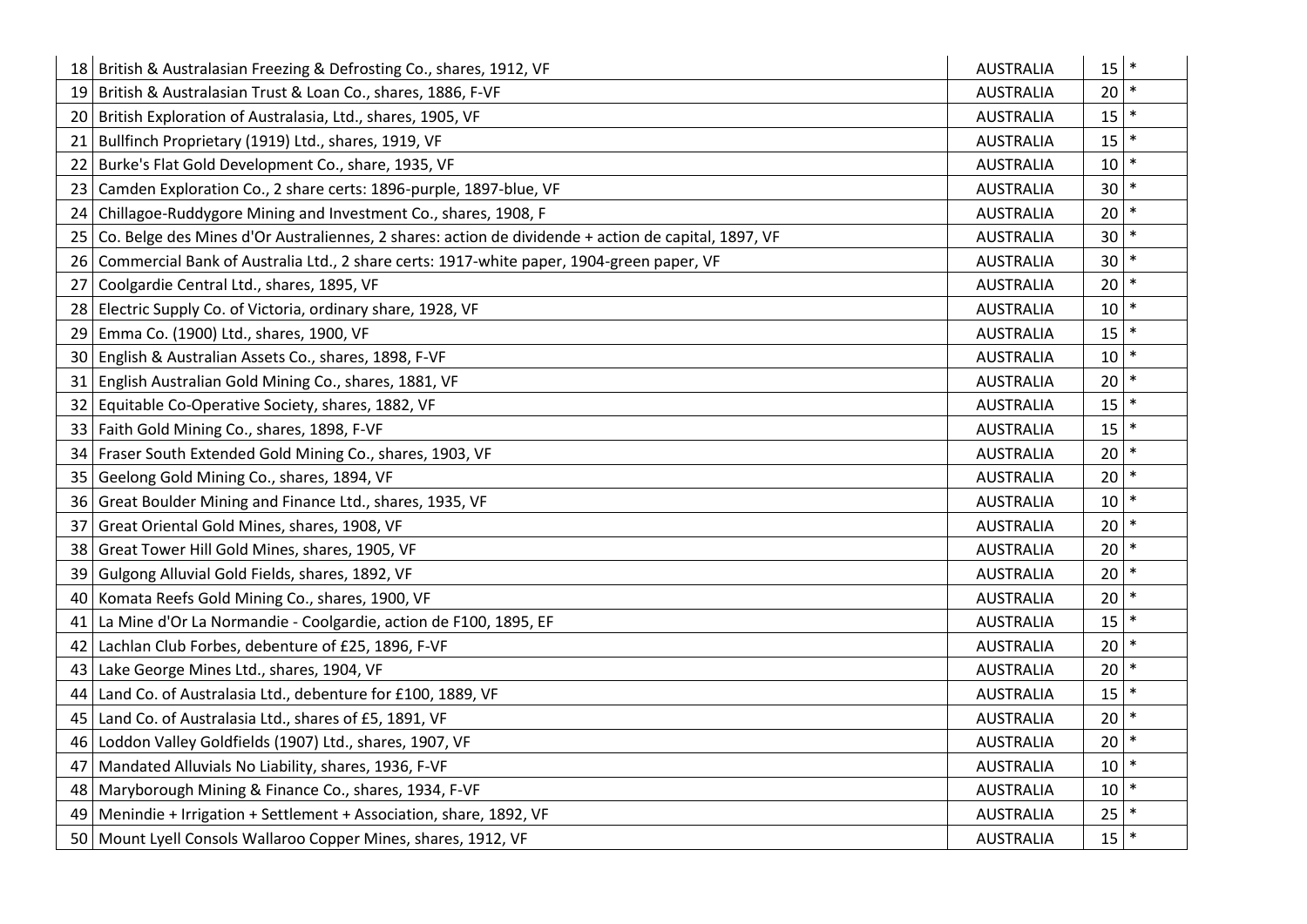|                 | 51 North Coolgardie Co., shares, 1895, EF                                                        | <b>AUSTRALIA</b> | 20     |        |
|-----------------|--------------------------------------------------------------------------------------------------|------------------|--------|--------|
|                 | 52 North Kalgurli United Gold Development Ltd., shares, 1934, VF                                 | <b>AUSTRALIA</b> | 10     |        |
| 53 I            | North Mount Boppy Ltd., shares, 1909, VF                                                         | <b>AUSTRALIA</b> | 15     |        |
| 54              | North Sydney Investment and Tramway Co., debenture for £100, 1889, VF                            | <b>AUSTRALIA</b> | 15     | $\ast$ |
| 55              | Ora Banda United Mines Ltd, shares, 1935, VF                                                     | <b>AUSTRALIA</b> | 10     |        |
| 56              | Oroya Leonesa Ltd, shares, 1910, EF                                                              | <b>AUSTRALIA</b> | 15     | $\ast$ |
| 57              | Port Arthur Lands Ltd., shares, 1911, VF                                                         | <b>AUSTRALIA</b> | 15     |        |
| 58              | Queensland Copper Co. Ltd., ordinary shares, 1906, VF                                            | <b>AUSTRALIA</b> | 15     | $\ast$ |
| 59              | Southern Cross Gold Development Ltd., shares, 1934, VF                                           | <b>AUSTRALIA</b> | 15     |        |
| 60              | Southern Queensland Pastoral Co., £100 mortgage debenture, 1888, EF                              | <b>AUSTRALIA</b> | 20     | $\ast$ |
| 61              | Standard Exploration Co., ordinary shares, 1900, VF                                              | <b>AUSTRALIA</b> | 20     |        |
| 62              | T.P.C. Mines (Tin Pot Creek) Tasmania, shares, 1906, VF-EF                                       | <b>AUSTRALIA</b> | 25     | $\ast$ |
| 63              | Tasmania Options Proprietary Ltd., shares, 1938, VF                                              | <b>AUSTRALIA</b> | 15     |        |
| 64              | Troy Tin Syndicate Ltd., shares, 1913, VF                                                        | <b>AUSTRALIA</b> | 20     | $\ast$ |
| 65              | Umeari Option Syndicate, share, 1911, VF                                                         | <b>AUSTRALIA</b> | 20     |        |
| 66              | Union Consolidated Copper Mines, shares, 1907, F-VF                                              | <b>AUSTRALIA</b> | 15     |        |
| 67              | United Australian Oil Inc., common shares, 1968, EF                                              | <b>AUSTRALIA</b> | 10     |        |
| 68              | United Gold Reefs Ltd., shares, 1895, F-VF                                                       | <b>AUSTRALIA</b> | 20     |        |
| 69              | Victorian Consolidated Goldfields, shares, 1905, VF                                              | <b>AUSTRALIA</b> | 20     |        |
| 70              | Victory Gold Mining Co., shares, 1897, F-VF                                                      | <b>AUSTRALIA</b> | 20     |        |
| 71              | Westralia Mount Morgans Gold Mines Co., shares, 1902, F-VF                                       | <b>AUSTRALIA</b> | 20     |        |
| 72              | White Rock Silver Mine, shares, 1899, VF                                                         | <b>AUSTRALIA</b> | 20     |        |
| 73 I            | Eurion, beleggingsfonds van Europese waarden, 1960, VF                                           | <b>BELGIUM</b>   | 10     |        |
| 74              | S.A. des Briques, Tuiles et Céramiques de Welkenraedt, action de F250, 1901, EF                  | <b>BELGIUM</b>   | 25     |        |
| 75 <sub>1</sub> | Stad Antwerpen, bon de case de 100.000 BEF, 1922, EF                                             | <b>BELGIUM</b>   | 20     |        |
| 76              | Tabacofina - Union Financière Belge des Tabacs, part sociale, 1941, EF                           | <b>BELGIUM</b>   | 15     |        |
| 77              | Borneo Oil Option Syndicate, shares, 1926, F-VF                                                  | <b>BORNEO</b>    | 20     |        |
| 78              | Borneo Options No Liability, 2 share certificates: 1936 (cap. £15,000) + 1938 (cap. £45,000), VF | <b>BORNEO</b>    | 30     |        |
| 79              | Brazil Railway Co: 3 bonds: £20-1909, £100-1912, £200-1912, VF                                   | <b>BRAZIL</b>    | 30     |        |
| 80              | South American Gold Areas, shares, 1937, VF                                                      | <b>BRAZIL</b>    | 10     |        |
| 81              | Henzai Basin Tin Dredging & Mining Co., shares, 1911, EF                                         | <b>BURMA</b>     | 20     | $\ast$ |
| 82              | Indo-Burma Petroleum Co., shares, 1963, VF                                                       | <b>BURMA</b>     | 15     |        |
| 83              | Tavoy Tin Dredging Corp., shares, 1927, VF                                                       | <b>BURMA</b>     | $20$ * |        |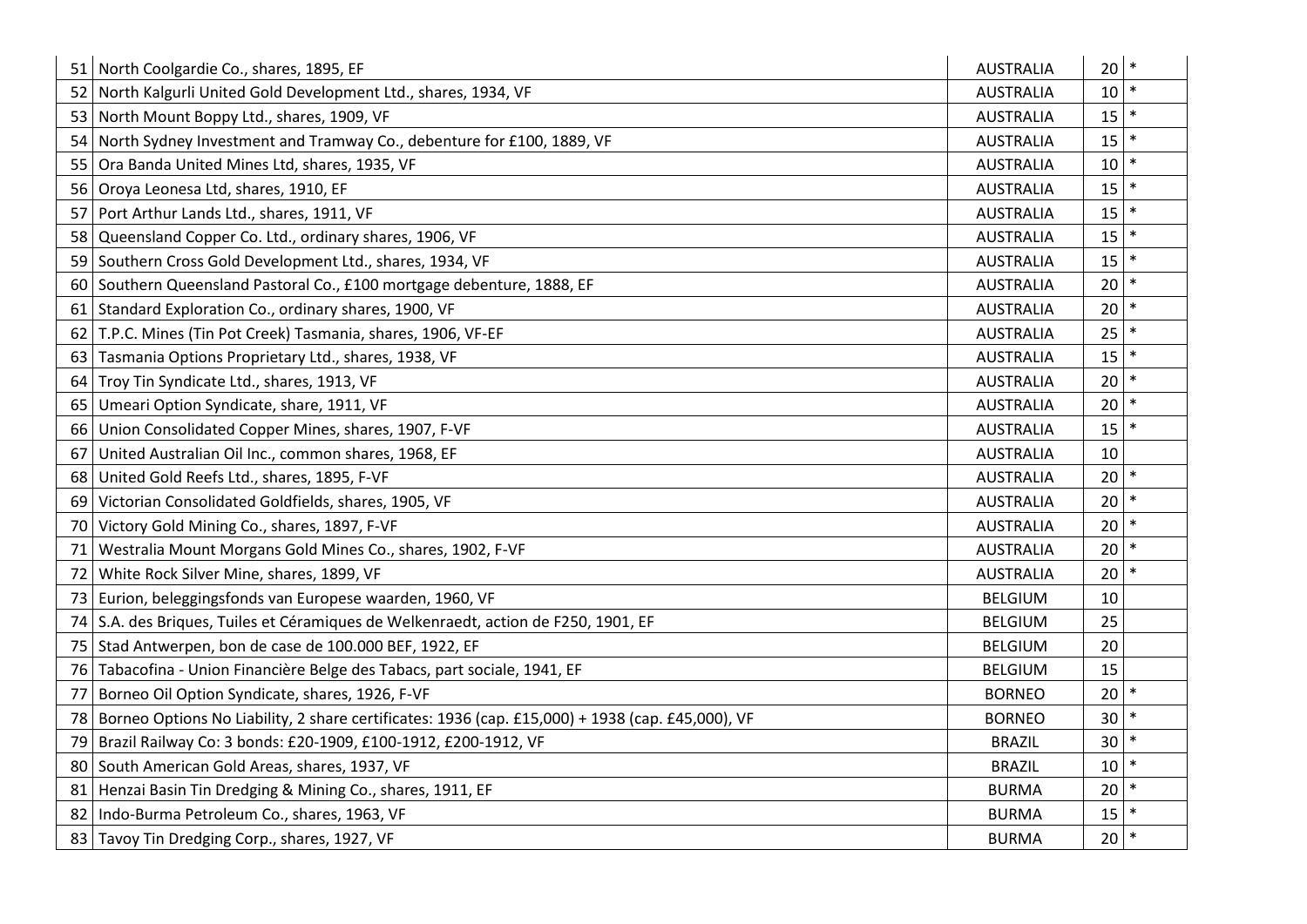| 84  | Anti-Dazzle Screens (Canada) Ltd., shares, 1929, VF-EF                                | CANADA              | 15 | $\ast$ |
|-----|---------------------------------------------------------------------------------------|---------------------|----|--------|
| 85  | Bilmar Gold Mines, shares, 1938, VF                                                   | <b>CANADA</b>       | 10 |        |
| 86  | Canada Southern Railway Co., 10 shares of \$100, unissued, 189x, VF                   | CANADA              | 10 |        |
| 87  | First New B.C. Goldfield, Canada, shares, 1940, VF                                    | CANADA              | 10 |        |
| 88  | Gold Mining Claims Ltd. Quebec, shares, 1936, VF                                      | CANADA              | 15 |        |
| 89  | Michipicoten Copper Co., shares, 1883, F-VF                                           | <b>CANADA</b>       | 15 | $\ast$ |
| 90  | National Silver Mines Ltd., shares, 1928, VF                                          | CANADA              | 10 | *      |
| 91  | North Saskatchewan Land Co., 2 certs.: 1 share (red) + 10 shares (blue), 1910s, VF-EF | CANADA              | 20 |        |
| 92  | Queen Victoria Gold Mining Co. (B.C.), shares, 1897, EF                               | CANADA              | 10 |        |
| 93  | Rossland-Kootenay Mining Co., ordinary shares, 1902, VF                               | CANADA              | 10 | $\ast$ |
| 94  | Velvet (Rossland) Mine Ltd., shares, 1900, VF                                         | CANADA              | 10 | *      |
| 95  | Waneta and Trail Creek Gold Mining Co., shares, 1897, F-VF                            | CANADA              | 10 |        |
| 96  | West Canadian Deep Leads Ltd., shares, 1910, F-VF                                     | CANADA              | 10 |        |
| 97  | Copaquire Copper Sulphate Co., 10 shares of £1, 1902, EF                              | <b>CHILE</b>        | 10 | $\ast$ |
| 98  | Nitrate Railways Co. Ltd., 1/4 of a £10 ordinary share, 1927, VF                      | <b>CHILE</b>        | 10 |        |
| 99  | Paccha and Jazpampa Nitrate Co., shares, 1894, F-VF                                   | <b>CHILE</b>        | 10 |        |
| 100 | 2x Shanghai-Nanking Railway, net profit sub-certificate, 1904, VF                     | <b>CHINA</b>        | 30 |        |
| 101 | Den Danske Landmandsbank, Aktie 400 Kroner, 1875, VF-EF                               | <b>DENMARK</b>      | 15 |        |
| 102 | Van Emden (Dutch Guiana) Gold Mines Ltd., shares, 1935, VF                            | <b>DUTCH GUIANA</b> | 15 |        |
| 103 | 3x Aloha Central G.M. No Liability, share of £5, 1935, VF-EF                          | <b>FIJI</b>         | 20 |        |
|     | 104   Fiji Gold No Liability, share of £5, 1935, VF                                   | FIJI                | 10 |        |
|     | 105   Fiji Prospecting Co. No Liability, share of £5, 1939, VF                        | <b>FIJI</b>         | 10 |        |
|     | 106 Gold Mines of Fiji No Liability, share of £10, 1937, VF                           | <b>FIJI</b>         | 10 |        |
| 107 | Mavua Rubber Estates Ltd., £100 debenture, 1927, VF                                   | <b>FIJI</b>         | 15 |        |
|     | 108 Mavua Rubber Estates Ltd., shares of £1, 1925, F-VF                               | <b>FIJI</b>         | 15 |        |
|     | 109 Mount Kasi Mines Ltd., shares of 3Sh., 1935, VF                                   | <b>FIJI</b>         | 10 |        |
|     | 110 Viti Levu Gold No Liability, shares of £5, 1935, VF                               | <b>FIJI</b>         | 10 |        |
| 111 | Brasserie Cooperative du Tilleul, action de F25, 1933, EF                             | <b>FRANCE</b>       | 10 |        |
| 112 | Champagne Pommery & Greno, unissued obligation de F1000, 1929, EF                     | <b>FRANCE</b>       | 20 |        |
|     | 113 Chargeurs Réunies, action de F2500, 1951, EF                                      | <b>FRANCE</b>       | 10 |        |
|     | 114   Co. des Claridges Hotels, action de F100, 1919, EF                              | <b>FRANCE</b>       | 20 |        |
|     | 115 La Grande Brasserie de Lille, obligation de F1000, 1946, EF                       | <b>FRANCE</b>       | 10 |        |
|     | 116 Les Débitants Réunis, action de F500, 1914, EF                                    | <b>FRANCE</b>       | 10 |        |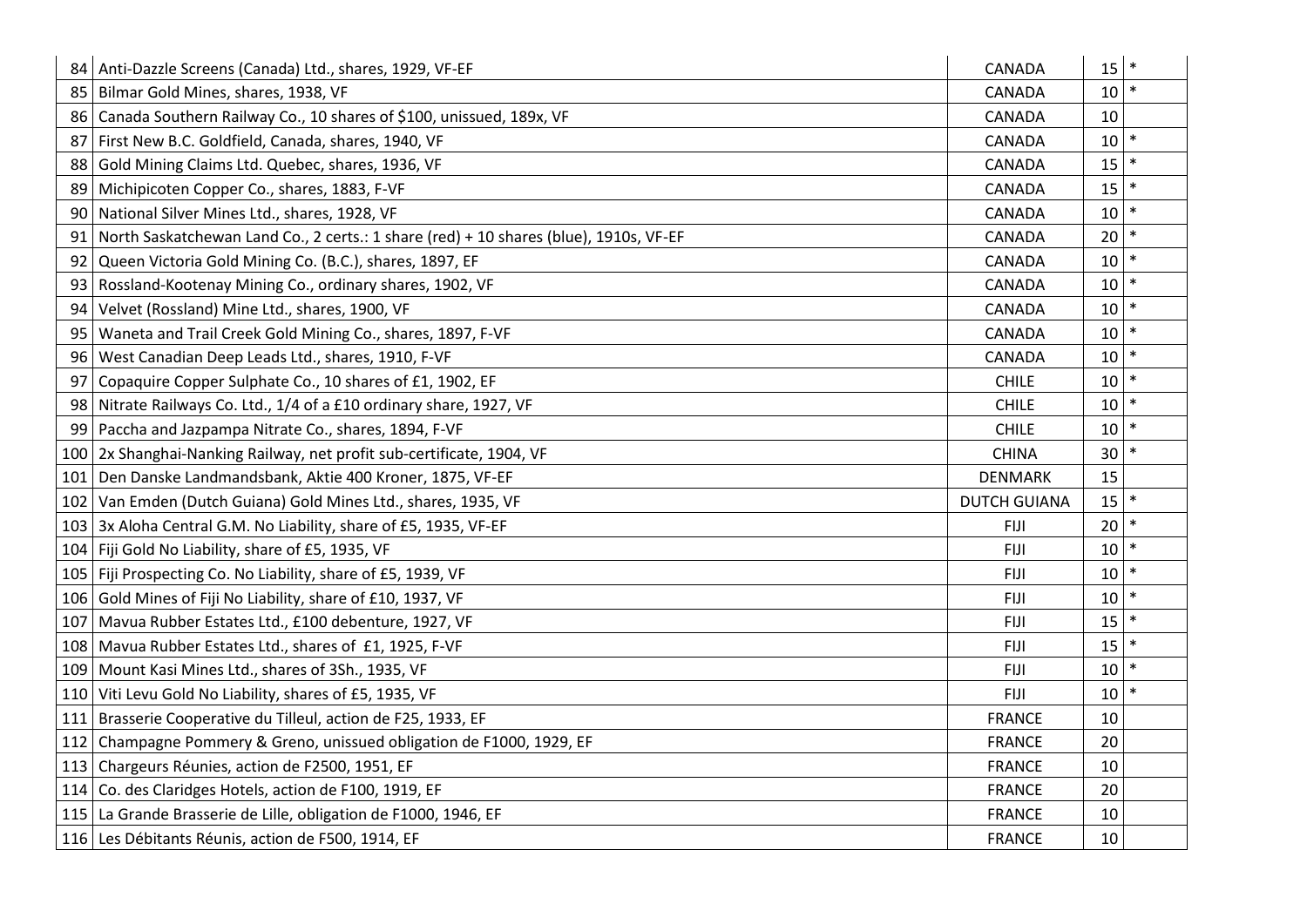|     | 117 S.A. de Produits Céramiques d'Auneuil, Action Nom. 500 FRF, 1922, EF              | <b>FRANCE</b>        | 15 |        |
|-----|---------------------------------------------------------------------------------------|----------------------|----|--------|
|     | 118 S.A. des Etablissements Gensbourger à Colmar, action nominative de F500, 1924, EF | <b>FRANCE</b>        | 25 |        |
|     | 119 S.A. Française des Charbonnages du Rhin, obligation de F350, 1870, F              | <b>FRANCE</b>        | 35 |        |
|     | 120 Société d'Entreprise pour la Reconstruction de Reims, part bénéficiaire, 1919, EF | <b>FRANCE</b>        | 25 |        |
| 121 | Société des Téléphones Ericsson, part de fondateur, 1911, EF                          | <b>FRANCE</b>        | 15 |        |
| 122 | Société Française des Trains Renard, action de F100, 1907, EF                         | <b>FRANCE</b>        | 25 |        |
|     | 123 Société Verrière d'El Gourine à Marceau, part de fondateur, 1896, EF              | <b>FRANCE</b>        | 30 |        |
|     |                                                                                       | <b>FRENCH</b>        |    |        |
|     | 124 Co. Fr. De Tahiti, action de F100, 1929, EF                                       | <b>POLYNESIA</b>     | 10 |        |
| 125 | Gabon-Niari, Action 100 Fr., 1936, EF                                                 | <b>GABON</b>         | 10 |        |
| 126 | Bezugsvereinigung Deutscher Brauereien AG, Aktie 50 DM, 1957, EF                      | <b>GERMANY</b>       | 30 |        |
| 127 | Hohenlohe-Werke AG, Aktie 1000 RM, 1909, VF                                           | <b>GERMANY</b>       | 10 |        |
| 128 | I.G. Farbenindustrie A.G., Aktie 100 RM, 1925, VF                                     | <b>GERMANY</b>       | 20 |        |
| 129 | Rauchwaaren-Zurichterei und Färberei, Aktie 1000 Mark, 1922, EF                       | <b>GERMANY</b>       | 15 |        |
| 130 | Schering AG zu Berlin, Aktie 100 RM, 1941, EF                                         | <b>GERMANY</b>       | 10 |        |
| 131 | Stadt Berlin, Schuldverschreibung 100 Mark, 1919, VF                                  | <b>GERMANY</b>       | 15 |        |
| 132 | Stadt Wuppertal, Schuldverschreibung 1000 DM, 1954, EF                                | <b>GERMANY</b>       | 10 |        |
| 133 | 2x Adelphi Bank Ltd., £20 share, 1861, VF-EF                                          | <b>GREAT BRITAIN</b> | 15 |        |
| 134 | 2x Amalgamated Industries Ltd., shares, 1920, F-VF                                    | <b>GREAT BRITAIN</b> | 50 | $\ast$ |
| 135 | Alcohol Fuel Corp., shares, 1924, VF                                                  | <b>GREAT BRITAIN</b> | 10 |        |
| 136 | Amalgamated Pneumatic Tyre Co., debenture stock, 1899, VF                             | <b>GREAT BRITAIN</b> | 15 |        |
| 137 | Anglo-European Steamship Co., shares, 1920, F-VF                                      | <b>GREAT BRITAIN</b> | 10 |        |
| 138 | Associated Financial Corp., £100 debenture, 1902, VF                                  | <b>GREAT BRITAIN</b> | 10 |        |
| 139 | Barclays Bank, shares, 1952, VF                                                       | <b>GREAT BRITAIN</b> | 10 | $\ast$ |
| 140 | Bettws Llantwit Colliery Ltd., share, 1873, EF                                        | <b>GREAT BRITAIN</b> | 15 |        |
| 141 | Bristol & Exeter Railway Co., debenture of £1500, 1849, F                             | <b>GREAT BRITAIN</b> | 90 |        |
| 142 | British Dominions Films Ltd., shares, 1960, F-VF                                      | <b>GREAT BRITAIN</b> | 10 |        |
| 143 | Buchholtz Reversible Turbine Syndicate Ltd., shares, 1904, VF                         | <b>GREAT BRITAIN</b> | 10 |        |
| 144 | Buck's Fleet Motors Ltd., £50 debenture, 1920, VF                                     | <b>GREAT BRITAIN</b> | 20 |        |
| 145 | Celtic plc, ordinary shares of 1p, 1999, EF                                           | <b>GREAT BRITAIN</b> | 50 |        |
| 146 | Charles Laffitte & Co., share of £20, unissued, 1866, VF-EF                           | <b>GREAT BRITAIN</b> | 15 |        |
| 147 | Chatham Permanent Benefit Building Society, share of £10, 1869, F                     | <b>GREAT BRITAIN</b> | 10 |        |
|     | 148   City of Glasgow Union Railway Co., preference consolidated stock, 1878, F       | <b>GREAT BRITAIN</b> | 30 | ∗      |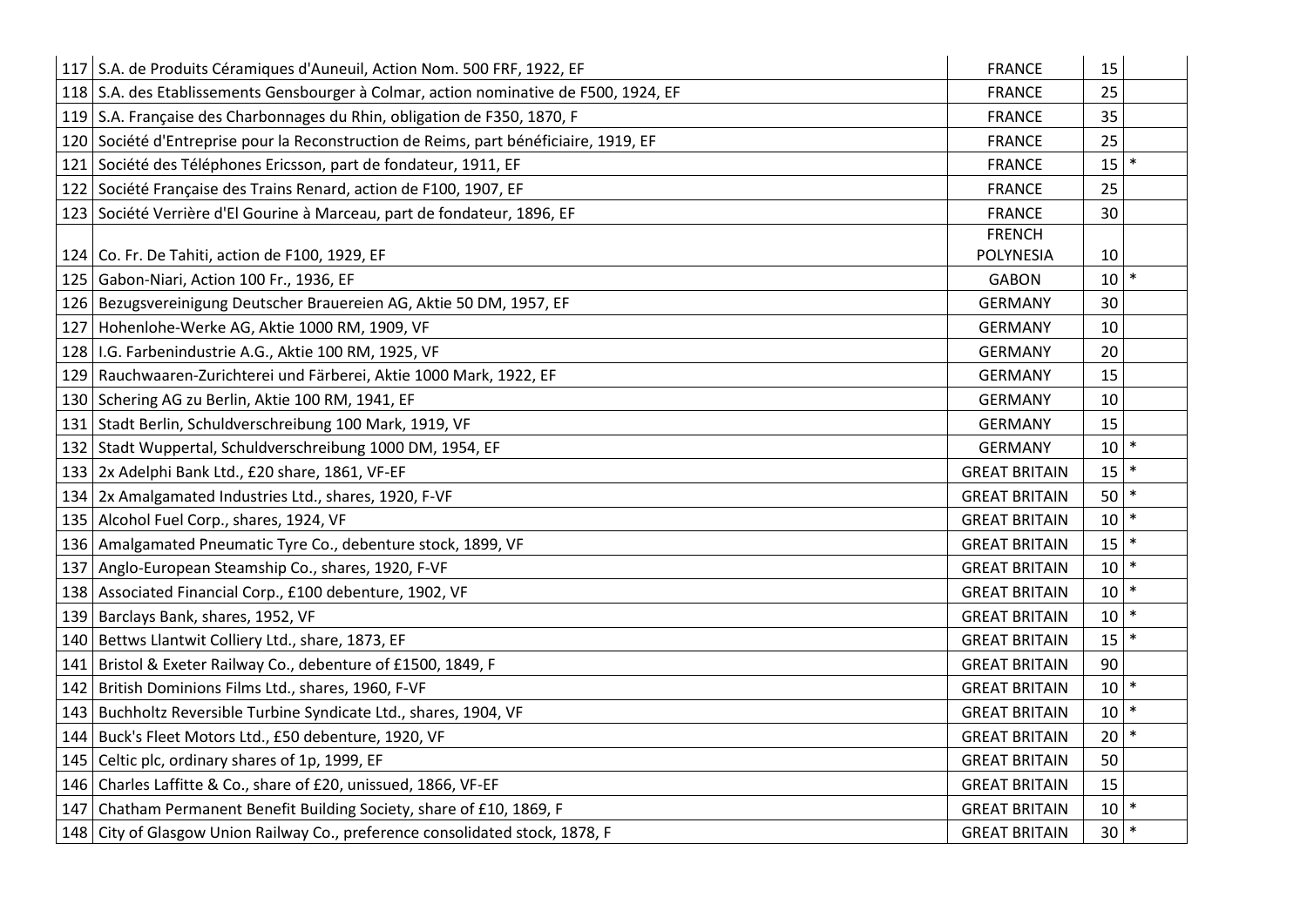| 149 | Civil Service Cooperative Society, preference stock, 1919, F-VF                | <b>GREAT BRITAIN</b> | 10 | $\ast$ |
|-----|--------------------------------------------------------------------------------|----------------------|----|--------|
| 150 | Coal Consumer's Association Ltd., £1 share, 1873, VF                           | <b>GREAT BRITAIN</b> | 15 |        |
| 151 | Computer and Systems Engineering p.l.c., ordinary shares of 20p, 1982, EF      | <b>GREAT BRITAIN</b> | 10 |        |
| 152 | Crewe Coal and Iron Co., share, 1866, EF                                       | <b>GREAT BRITAIN</b> | 15 |        |
| 153 | Electramonic Co., shares, 1928, VF                                             | <b>GREAT BRITAIN</b> | 10 |        |
| 154 | Electro-Printing Block Co., £5 share, 1869, EF                                 | <b>GREAT BRITAIN</b> | 15 | $\ast$ |
| 155 | Fourwheel Jacks Ltd., shares, 1929, VF                                         | <b>GREAT BRITAIN</b> | 15 |        |
| 156 | Humber Ltd., shares, 1948, VF                                                  | <b>GREAT BRITAIN</b> | 10 | $\ast$ |
| 157 | Llanrwst Lead Mining Co., shares of £2, 1877, VF                               | <b>GREAT BRITAIN</b> | 15 |        |
| 158 | Lyceum Theatre, Ltd., ordinary shares, 1899, VF                                | <b>GREAT BRITAIN</b> | 15 |        |
| 159 | Multi-Colour Printing Co., shares, 1902, VF                                    | <b>GREAT BRITAIN</b> | 10 |        |
| 160 | National Electric Supply Co., preference shares, 1904, F-VF                    | <b>GREAT BRITAIN</b> | 10 | $\ast$ |
| 161 | National Minerals Corp., participating bond of £10, 1908, VF                   | <b>GREAT BRITAIN</b> | 10 |        |
| 162 | Native Guano Co., share of £5, 1881, VF-EF                                     | <b>GREAT BRITAIN</b> | 10 | $\ast$ |
| 163 | New Era Oils Ltd., shares of £1, 1920, VF                                      | <b>GREAT BRITAIN</b> | 10 | $\ast$ |
| 164 | Northern Counties Union Railway Co., share, 1846, VF-EF                        | <b>GREAT BRITAIN</b> | 20 | $\ast$ |
| 165 | Northern Tramway Co., shares of £1, 1888, VF                                   | <b>GREAT BRITAIN</b> | 15 |        |
| 166 | Palmers Shipbuilding & Iron Co., shares, 1927, VF                              | <b>GREAT BRITAIN</b> | 15 | $\ast$ |
| 167 | Petrol Users and Traders Supply Society, shares, 1914, VF                      | <b>GREAT BRITAIN</b> | 10 | $\ast$ |
| 168 | Poso-Graph (Parent) Corp., shres, 1929, VF                                     | <b>GREAT BRITAIN</b> | 10 |        |
| 169 | Premier Oil and Pipeline Co., shares, 1912, F-VF                               | <b>GREAT BRITAIN</b> | 10 |        |
| 170 | Rodney Steamship Co., unissued share, 19xx, VF-EF                              | <b>GREAT BRITAIN</b> | 10 |        |
| 171 | Royal Mail Steam Packet Co., preference stock, 1924, VF                        | <b>GREAT BRITAIN</b> | 15 | $\ast$ |
| 172 | Scarborough Valley Bridge Co., £250 stock, 1880, VF-EF                         | <b>GREAT BRITAIN</b> | 25 |        |
|     | 173 South Essex Equitable Investment and Advance Co., £50 deposit, 1877, VF-EF | <b>GREAT BRITAIN</b> | 10 | $\ast$ |
| 174 | St. Ives Consolidated Mines Ltd., 5 shares of £5, 1911, VF                     | <b>GREAT BRITAIN</b> | 10 |        |
|     | 175 Strand Music Hall Co., share of £10, 1862, EF                              | <b>GREAT BRITAIN</b> | 15 | $\ast$ |
| 176 | Suburban Bus & Tram Car Co., shares of £1, 1873, VF                            | <b>GREAT BRITAIN</b> | 15 |        |
| 177 | Thomas & Dower, Ltd., shares of £1, 1888, VF-EF                                | <b>GREAT BRITAIN</b> | 10 | $\ast$ |
| 178 | Ulverston Mining Co., share of £20, 1873, EF                                   | <b>GREAT BRITAIN</b> | 20 |        |
| 179 | United Land Co. Ltd., £75 stock, 1881, VF                                      | <b>GREAT BRITAIN</b> | 20 | $\ast$ |
| 180 | Wallsend Slipway & Engineering Co., ordinary shares, 1927, VF                  | <b>GREAT BRITAIN</b> | 10 |        |
| 181 | Walsh, Asquith & Co., preference shares, 1906, VF                              | <b>GREAT BRITAIN</b> | 10 | $\ast$ |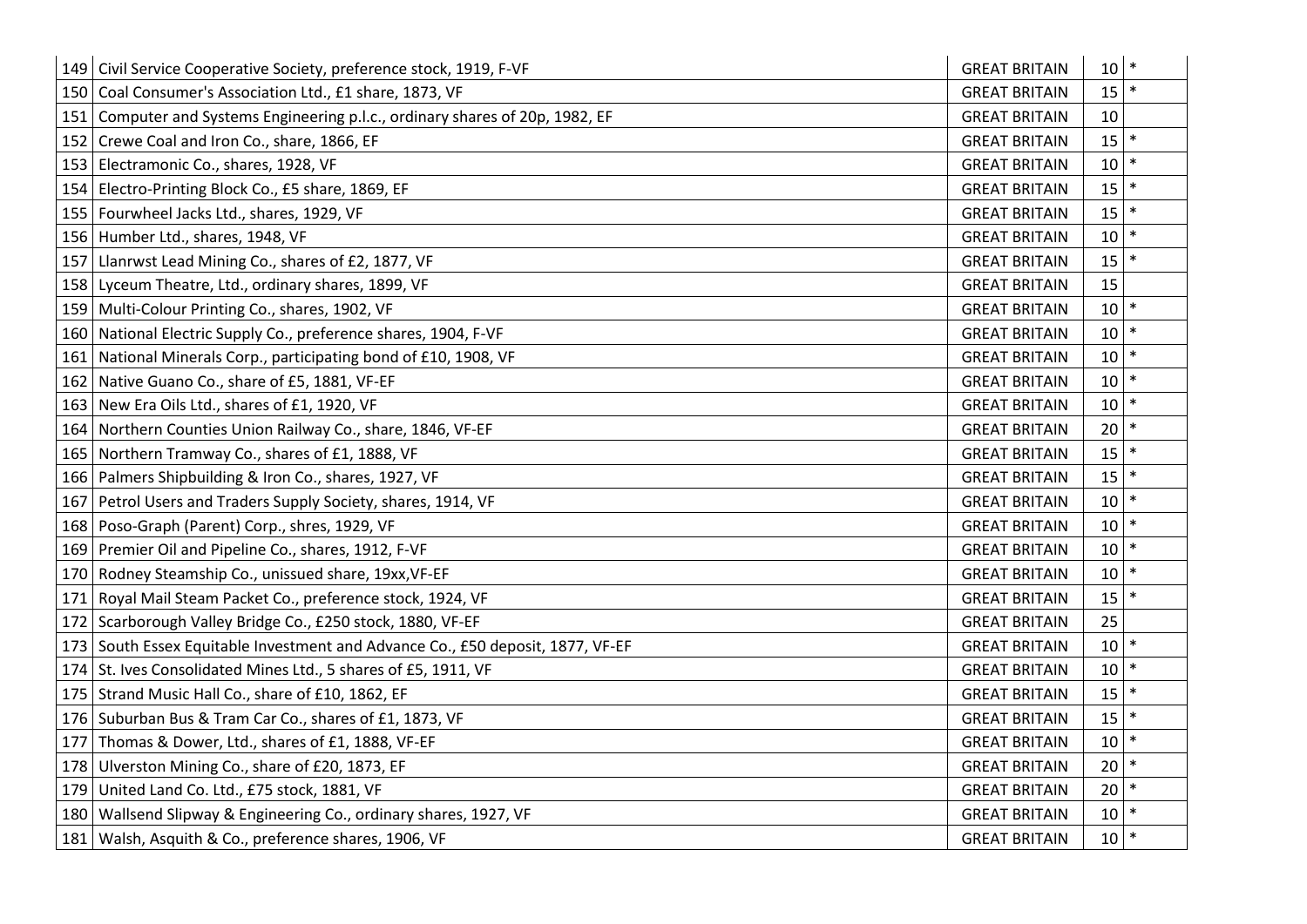| 182 | Whitehaven Race Stand Co., unissued share, 188x, EF                                                             | <b>GREAT BRITAIN</b> | 15 |        |
|-----|-----------------------------------------------------------------------------------------------------------------|----------------------|----|--------|
| 183 | Wilson's Brewery Ltd., 1st mortgage debenture stock, 1935, EF                                                   | <b>GREAT BRITAIN</b> | 25 |        |
| 184 | MÜSZI AG für landwirtschaftliche Betriebsorganisation, Rechentechnik und Informatik, Aktie 10.000 Ft., 1991, EF | <b>HUNGARY</b>       | 10 |        |
| 185 | Ahmedabad Jupiter Spinng, Weaving & Manufacturing Co., preference share, 1926, F-VF                             | <b>INDIA</b>         | 15 |        |
| 186 | Bengal Gold & Silver Mining Co., 100 shares, 1890, VF                                                           | <b>INDIA</b>         | 15 |        |
| 187 | Dharwar Reefs Co., shares, 1908, VF-EF                                                                          | <b>INDIA</b>         | 15 |        |
| 188 | Mysore Gold Mining Co., shares, 1913, VF                                                                        | <b>INDIA</b>         | 15 |        |
| 189 | Nilambur Rubber Estates, shares, 1910, VF                                                                       | <b>INDIA</b>         | 10 |        |
| 190 | Swadesh Laxmi Mills Ltd., share, 1923, EF                                                                       | <b>INDIA</b>         | 15 |        |
| 191 | West Indian Gold Mining Corp., 5 shares, 1889, VF                                                               | <b>INDIA</b>         | 15 |        |
| 192 | Savana, Soc. Industriëlle, Commerciale et Financière, action de F2500, 1952, EF                                 | <b>INDOCHINA</b>     | 10 |        |
| 193 | Banjoemas (Java) Oil Concessions Ltd., shares, 1925, VF                                                         | <b>INDONESIA</b>     | 10 |        |
| 194 | Loengoer (Java) Rubber Ltd., shares, 1925, VF                                                                   | <b>INDONESIA</b>     | 10 |        |
| 195 | Toerangie (Sumatra) Rubber & Produce Estates Ltd., 1913, VF                                                     | <b>INDONESIA</b>     | 10 |        |
| 196 | United Sumatra Rubber Estates Ltd., 25 shares, 1926, F-VF                                                       | <b>INDONESIA</b>     | 15 |        |
| 197 | Ferrovie Complementari, Soc. Gen., 10 azioni di L.200, 1885, VF                                                 | <b>ITALY</b>         | 25 |        |
| 198 | Etablissements Pozzo di Borgo, action de F100, 1921, EF                                                         | <b>IVORY COAST</b>   | 30 |        |
| 199 | Toyo Tin, Ltd., shares of 10 sh., 1937, F-VF                                                                    | <b>JAPAN</b>         | 20 |        |
| 200 | Tramways Libanais de Beyrouth, part de fondateurs, 1896, EF                                                     | <b>LEBANON</b>       | 70 |        |
| 201 | Madagascar Rubber Co., shares, 1912, VF                                                                         | MADAGASCAR           | 10 |        |
| 202 | 2x Bux Tin Mining Syndicate, 1920 & 1923, VF-EF                                                                 | <b>MALAYA</b>        | 15 |        |
| 203 | Alosrstar Tin Prospecting Co., share, 1921, VF                                                                  | <b>MALAYA</b>        | 10 |        |
| 204 | Asia Amalgamated Tin yndicate, share, 1928, EF                                                                  | <b>MALAYA</b>        | 10 |        |
| 205 | Bidor Tin No Liability, shares, 1926, VF                                                                        | <b>MALAYA</b>        | 10 |        |
| 206 | Calcutta Tin Options, share, 1920, EF                                                                           | MALAYA               | 15 |        |
| 207 | Commonwealth Malaya Tin Co., share, 1926, VF-EF                                                                 | <b>MALAYA</b>        | 15 | $\ast$ |
|     | 208   Huey Yot Tin Dredging Ltd: 2 certs: ordinary & preference shares, 1928, VF-EF                             | <b>MALAYA</b>        | 15 |        |
| 209 | Irai Co. Ltd., shares, 1927, VF-EF                                                                              | <b>MALAYA</b>        | 20 |        |
| 210 | New Salak South Tin Dredging Co., shares, 1929, VF-EF                                                           | <b>MALAYA</b>        | 10 |        |
| 211 | Siput Tin Co., shares, 1927, VF                                                                                 | <b>MALAYA</b>        | 15 |        |
| 212 | Tujoh Tin, 2 certs of 100 shares: ordinary & preference, 1927, VF-EF                                            | MALAYA               | 15 |        |
| 213 | Banco Hipotecario de Crédito Territorial Mexicano, 1 share, 1914, VF-EF                                         | <b>MEXICO</b>        | 15 |        |
|     | 214 Esmeralda Consolidated Mines (Mexico), shares, 1910, VF                                                     | <b>MEXICO</b>        | 15 | $\ast$ |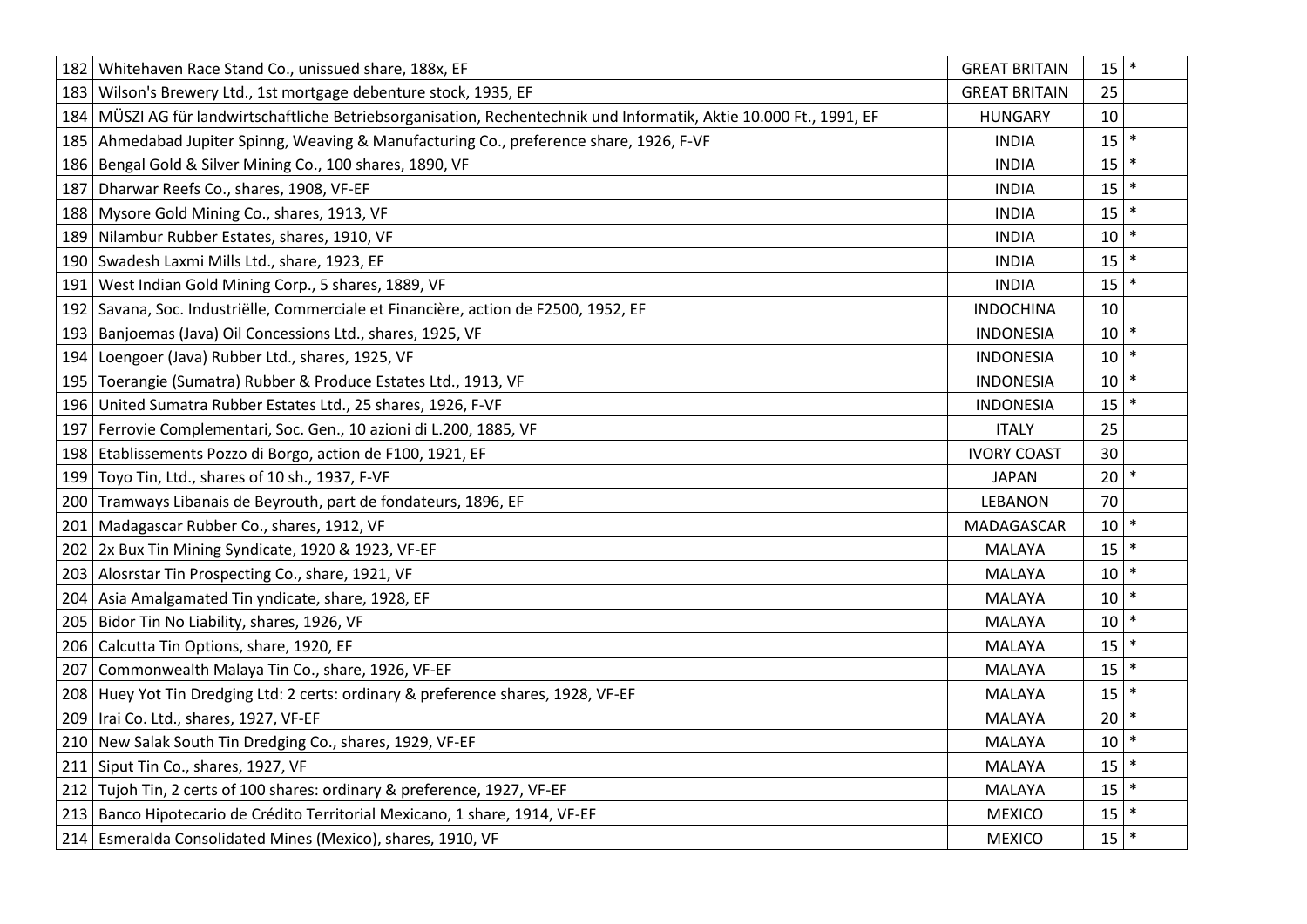| 215 | Mexican Land and Colonization Co., shares, 1907, VF                                                               | <b>MEXICO</b>        | 10 |        |
|-----|-------------------------------------------------------------------------------------------------------------------|----------------------|----|--------|
| 216 | Quintera Mining Co., 10 shares, 1908, VF                                                                          | <b>MEXICO</b>        | 10 |        |
| 217 | Smelting Co. of Mexico, shares, 1887, VF                                                                          | <b>MEXICO</b>        | 20 |        |
| 218 | Sonora Silver Mining Co., shares, 1887, VF                                                                        | <b>MEXICO</b>        | 20 |        |
| 219 | West Mexican Mines Ltd., 5 shares, 1912, EF                                                                       | <b>MEXICO</b>        | 10 |        |
| 220 | Mozambique Portland Cement Co., shares, 1924, VF                                                                  | MOZAMBIQUE           | 10 |        |
| 221 | Chrome Alluvials Ltd., shares, 1937, VF                                                                           | <b>NEW CALEDONIA</b> | 10 |        |
| 222 | 2x Mount Lawson Blocks (New Guinea) No Liability, shares, 1929, EF                                                | <b>NEW GUINEA</b>    | 15 | $\ast$ |
| 223 | Ajura Gold Dredging Co., shares, 1923, VF                                                                         | <b>NEW GUINEA</b>    | 10 |        |
| 224 | Akmana New Guinea Gold, shares, 1935, VF                                                                          | <b>NEW GUINEA</b>    | 10 | $\ast$ |
| 225 | Barola Gold Reefs, share, 1935, VF-EF                                                                             | <b>NEW GUINEA</b>    | 10 |        |
| 226 | Block 10 Misima Gold Mines, shares, 1917, EF                                                                      | <b>NEW GUINEA</b>    | 25 | $\ast$ |
| 227 | Bulolo Goldfields Aeroplane Service, shares, 1927, F-VF                                                           | <b>NEW GUINEA</b>    | 25 |        |
| 228 | Cuthbert's Misima Goldmine Ltd, shares, 1936, VF-EF                                                               | <b>NEW GUINEA</b>    | 10 | $\ast$ |
| 229 | Day Dawn (New Guinea) Ltd., shares, 1934, EF                                                                      | <b>NEW GUINEA</b>    | 10 |        |
| 230 | Day Dawn Blocks (New Guinea) No Liability, shares, 1929, EF                                                       | <b>NEW GUINEA</b>    | 10 | $\ast$ |
| 231 | Developments (New Guinea) No Liability, share, 1935, VF-EF                                                        | <b>NEW GUINEA</b>    | 10 |        |
| 232 | Enterprise of New Guinea Gold and Petroleum Development: 3 certs: share-1945, 100 shares-1954, 50 shares-1954, EF | <b>NEW GUINEA</b>    | 30 | $\ast$ |
| 233 | Gold and Power Ltd.: 2 certs: shares-1950 and shares-1960, VF                                                     | <b>NEW GUINEA</b>    | 10 |        |
| 234 | Gold Mines of Papua Ltd, shares, 1939, VF-EF                                                                      | <b>NEW GUINEA</b>    | 10 |        |
| 235 | Gold Prospecting & Development (New Guinea), share, 1936, EF                                                      | <b>NEW GUINEA</b>    | 10 |        |
| 236 | Golden Guinea No Liability, shares, 1929, EF                                                                      | <b>NEW GUINEA</b>    | 10 | $\ast$ |
| 237 | Guinea Austral No Liability, shares, 1929, VF                                                                     | <b>NEW GUINEA</b>    | 10 |        |
| 238 | Huon Gulf Prospecting Syndicate, shares, 1923, VF-EF                                                              | <b>NEW GUINEA</b>    | 15 |        |
| 239 | Kaili Gold Options No Liability, shares, 1923, VF                                                                 | <b>NEW GUINEA</b>    | 15 |        |
| 240 | Lakekamu Goldfields (Papua) Development No Liability, share, 1935, VF-EF                                          | <b>NEW GUINEA</b>    | 10 | ∗      |
| 241 | Lawson Holdings (New Guinea) No Liability, shares, 1929, EF                                                       | <b>NEW GUINEA</b>    | 10 |        |
| 242 | Lyall Creek Gold Mining Co., shares, 1929, VF-EF                                                                  | <b>NEW GUINEA</b>    | 10 |        |
| 243 | Misima Island Gold Mining Co., shares, 1899, F-VF                                                                 | <b>NEW GUINEA</b>    | 30 |        |
| 244 | Misima United No Liability, share, 1936, EF                                                                       | <b>NEW GUINEA</b>    | 10 |        |
| 245 | Mount Kaindi Gold Ridges (New Guinea), shares, 1934, VF                                                           | <b>NEW GUINEA</b>    | 10 |        |
| 246 | New Guinea (North) Development No Liability, share, 1935, EF                                                      | <b>NEW GUINEA</b>    | 10 |        |
| 247 | Oil Search Ltd., shares, 1934, VF-EF                                                                              | <b>NEW GUINEA</b>    | 10 | $\ast$ |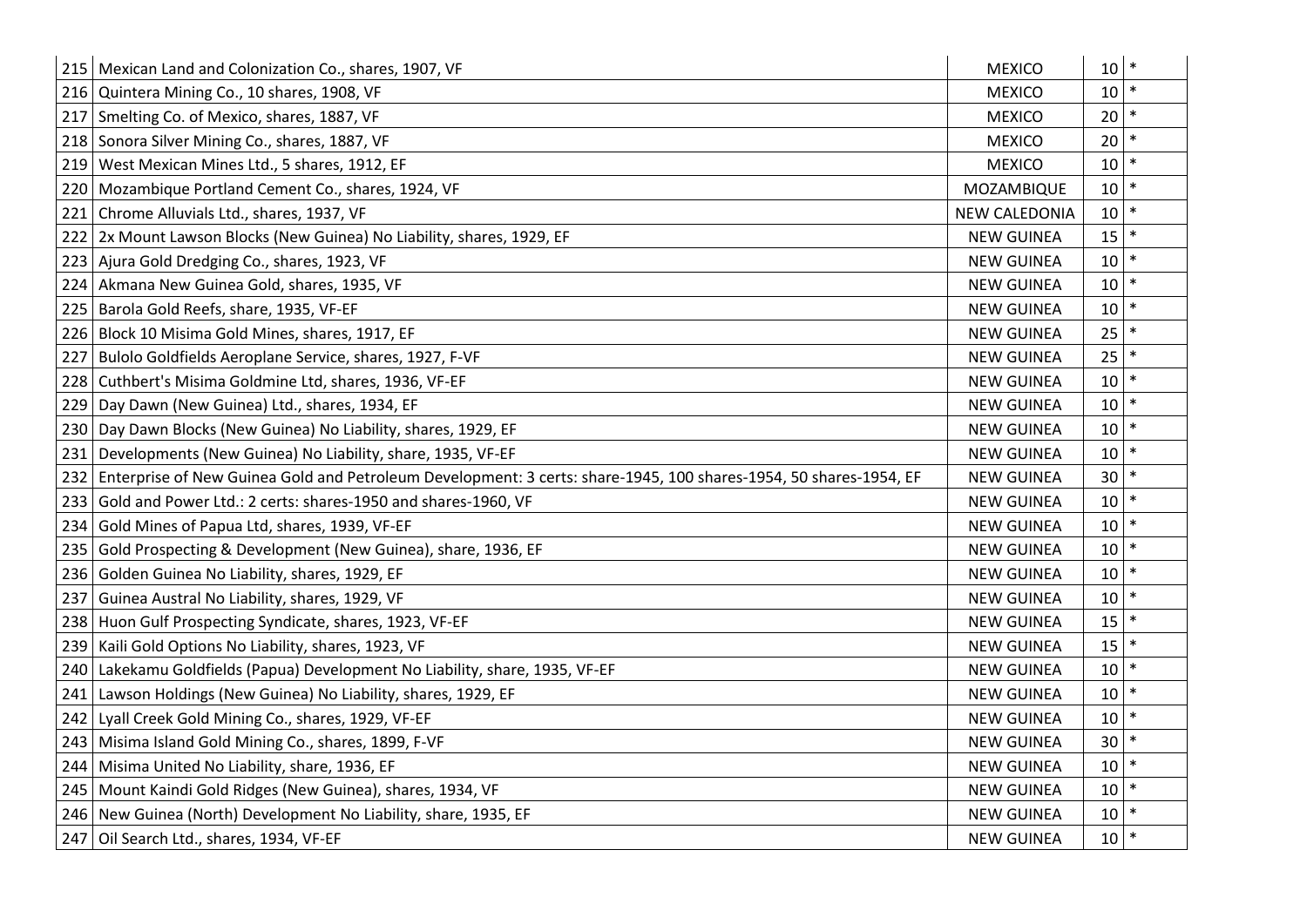|     | 248 Oriomo Explorations Ltd., 2 certs: shares-1935, shares-1937, VF-EF                                               | <b>NEW GUINEA</b>  | 10 |        |
|-----|----------------------------------------------------------------------------------------------------------------------|--------------------|----|--------|
| 249 | Oriomo Oil Ltd., shares, 1927, VF                                                                                    | <b>NEW GUINEA</b>  | 10 | $\ast$ |
| 250 | Papua (New Guinea) Gold Development Co., share, 1933, VF                                                             | <b>NEW GUINEA</b>  | 10 |        |
| 251 | Papuan Apinaipi Petroleum Co.: 2 certs: shares-1957, shares-1969, VF-EF                                              | <b>NEW GUINEA</b>  | 15 | $\ast$ |
| 252 | Quartz Mountain (Papua) Ltd., shares, 1936, VF                                                                       | <b>NEW GUINEA</b>  | 10 |        |
| 253 | Rabaul Electricity Ltd., ordinary shares, 1942, VF-EF                                                                | <b>NEW GUINEA</b>  | 10 |        |
| 254 | Sapphire Creek (Papua) Development Syndicate, share, 1936, EF                                                        | <b>NEW GUINEA</b>  | 10 |        |
| 255 | Upper Watut Gold Alluvials, shares, 1935, VF                                                                         | <b>NEW GUINEA</b>  | 10 |        |
| 256 | Waria River Gold & Platinum Options, shares, 1923, EF                                                                | <b>NEW GUINEA</b>  | 15 |        |
| 257 | Yodda Valley Gold No Liability, shares, 1914, VF-EF                                                                  | <b>NEW GUINEA</b>  | 20 |        |
| 258 | Yonki Creek Gold No Liability, shares, 1949, VF-EF                                                                   | <b>NEW GUINEA</b>  | 10 | $\ast$ |
| 259 | 2x Blagrove's Freehold Gold Mining Co., shares, 1897, VF                                                             | <b>NEW ZEALAND</b> | 30 |        |
| 260 | 2x Eclipse Petrol Economiser System Co., shares, 1916, VF                                                            | <b>NEW ZEALAND</b> | 30 | $\ast$ |
|     | 261 Ahaura Gold Dredging Corp., 2 certs: 100 shares-blue, 12 shares-yellow, 1917, VF-EF                              | <b>NEW ZEALAND</b> | 20 |        |
|     | Amalgamated Kawarau Gold Claims Ltd., 4 certs: 2x100 shares purple (1925, 1926), 1x100 shares blue 1926, 1x under 50 |                    |    |        |
|     | 262   shares yellow 1934, VF                                                                                         | <b>NEW ZEALAND</b> | 30 |        |
|     | 263   Austral Guano Co., shares, 1918, VF                                                                            | <b>NEW ZEALAND</b> | 15 |        |
| 264 | Blenheim Oil Well Reclamation Co., shares, 1929, VF-EF                                                               | <b>NEW ZEALAND</b> | 10 |        |
| 265 | Blue Duck Gold Dredging Co., share, 1899, VF                                                                         | <b>NEW ZEALAND</b> | 25 |        |
| 266 | Caratal (New) Mines, Ltd., shares, 1897, VF                                                                          | <b>NEW ZEALAND</b> | 15 | $\ast$ |
| 267 | Coal, Oil (N.Z.) Ltd., shares, 1929, EF                                                                              | <b>NEW ZEALAND</b> | 10 |        |
| 268 | Commissioner's Flat Gold Mining Co., contributing shares, 1890, VF-EF                                                | <b>NEW ZEALAND</b> | 25 | $\ast$ |
| 269 | Consolidated Gold Fields of New Zealand, shares, 1934, F-VF                                                          | <b>NEW ZEALAND</b> | 15 |        |
| 270 | Dredges - No Liability, shares, 1918, VF                                                                             | <b>NEW ZEALAND</b> | 15 | $\ast$ |
| 271 | Dunedin Stock Exchange Proprietary Ltd., shares, 1927, VF-EF                                                         | <b>NEW ZEALAND</b> | 40 |        |
| 272 | Ethel Reef Gold Mining Co., shares, 1898, VF-EF                                                                      | <b>NEW ZEALAND</b> | 15 | $\ast$ |
| 273 | Gloucester Gold Mining Co., shares, 1893, VF                                                                         | <b>NEW ZEALAND</b> | 15 | $\ast$ |
| 274 | Golden Blocks (Taitapu) Ltd., shares, 1899, VF                                                                       | <b>NEW ZEALAND</b> | 15 |        |
| 275 | Golden Pah Hauraki Ltd., 2 certs: shares-1896-large format, 5 shares-1897-small, EF & VF                             | <b>NEW ZEALAND</b> | 30 | $\ast$ |
| 276 | Hauraki Gold Mining Co., shares, 1895, VF                                                                            | <b>NEW ZEALAND</b> | 15 |        |
| 277 | Kathleen Crown Ltd., shares, 1894, VF                                                                                | <b>NEW ZEALAND</b> | 15 | $\ast$ |
| 278 | London & New Zealand Exploration Co., deferred shares, 1896, VF                                                      | <b>NEW ZEALAND</b> | 20 |        |
| 279 | London & New Zealand Exploration Co., ordinary shares, 1896, VF                                                      | <b>NEW ZEALAND</b> | 15 | ∗      |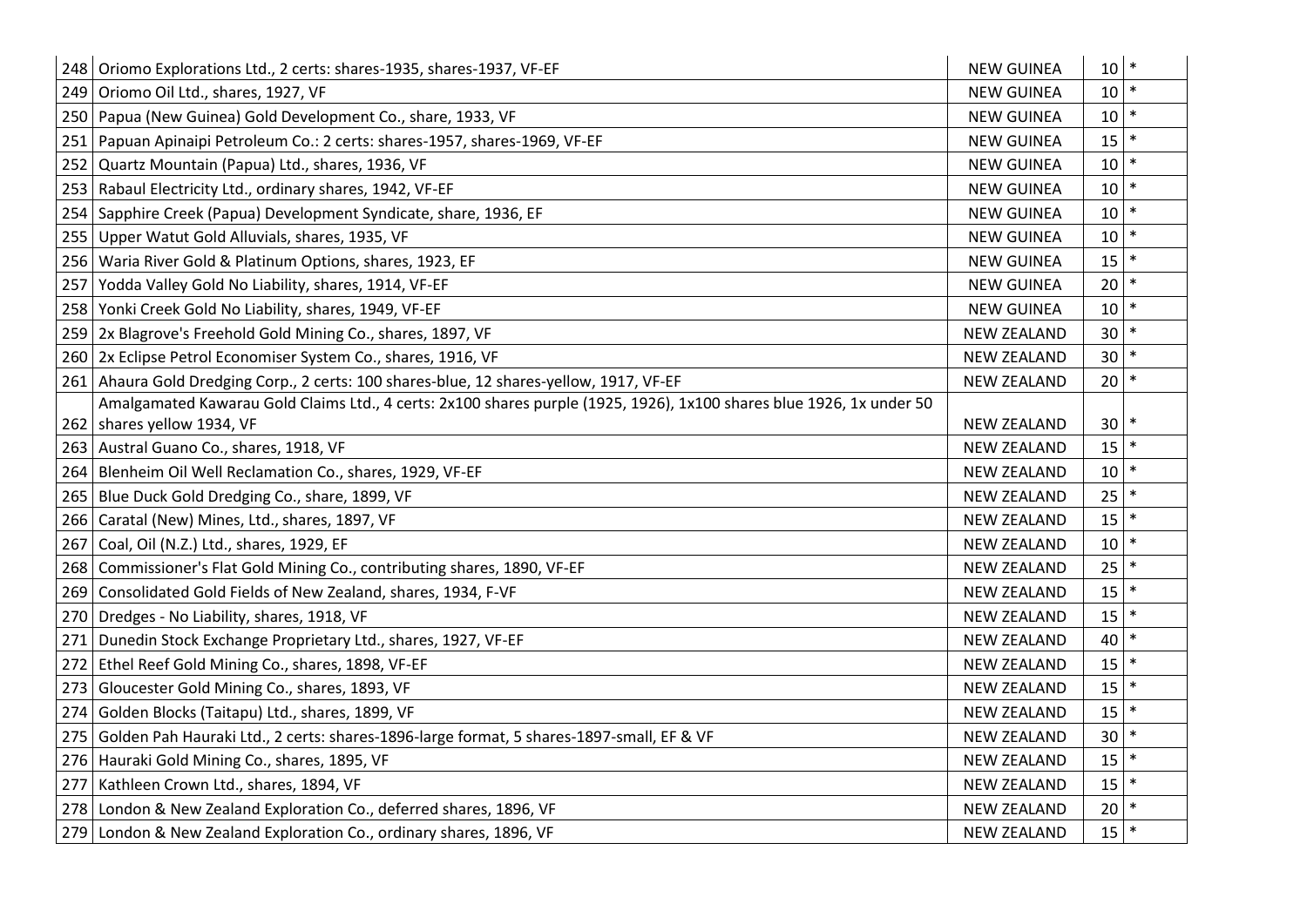|     | 280   Martha Gold Mining Co. (Waihi) Ltd., shares, 1935, VF                                  | <b>NEW ZEALAND</b> | 10 | $\ast$ |
|-----|----------------------------------------------------------------------------------------------|--------------------|----|--------|
|     | 281   May Morn Estates (New Zealand) Ltd., shares, 1914, VF                                  | <b>NEW ZEALAND</b> | 10 |        |
|     | 282 Mount Torlesse Collieries (Broken River N.Z.) Ltd., shares, 1921, F                      | <b>NEW ZEALAND</b> | 15 | $\ast$ |
|     | 283 New Zealand Agricultural Co., shares, 1901, F-VF                                         | <b>NEW ZEALAND</b> | 10 | $\ast$ |
|     | 284 New Zealand Exploration Co., shares, 1898, VF                                            | <b>NEW ZEALAND</b> | 20 |        |
|     | 285 New Zealand Government: 2 certs, dated 1946 and 1908, VF-EF                              | <b>NEW ZEALAND</b> | 20 | $\ast$ |
|     | 286 New Zealand Joint Stock Corp., shares, 1901, VF                                          | <b>NEW ZEALAND</b> | 10 | $\ast$ |
|     | 287 New Zealand Loan & Mercantile Agency Co., 1st mortgage debenture stock of £300, 1913, VF | <b>NEW ZEALAND</b> | 15 | $\ast$ |
|     | 288 New Zealand Oilfields Ltd., shares, 1911, VF                                             | <b>NEW ZEALAND</b> | 10 |        |
|     | 289   Rimu No. 1 Dredging Co., shares, 1916, VF                                              | <b>NEW ZEALAND</b> | 10 | $\ast$ |
|     | 290   Ross Goldfields Reconstructed, shares, 1916, VF                                        | <b>NEW ZEALAND</b> | 10 |        |
|     | 291   Scotty's Gold Mine Ltd., shares, 1891, F-VF                                            | <b>NEW ZEALAND</b> | 15 | $\ast$ |
|     | 292 Shotover Gold Dredging Co., shares, 1924, VF-EF                                          | <b>NEW ZEALAND</b> | 10 |        |
| 293 | Taranaki (N.Z.) Oil Fields, shares, 1938, EF                                                 | <b>NEW ZEALAND</b> | 10 | $\ast$ |
| 294 | Tararu Creek Gold Mining Co., shares, 1897, VF                                               | <b>NEW ZEALAND</b> | 15 | $\ast$ |
| 295 | Tokatea Trust Ltd., shares, 1906, VF-EF                                                      | <b>NEW ZEALAND</b> | 15 | $\ast$ |
| 296 | Triumph (Hauraki) Gold Mines Ltd., shares, 1895, VF                                          | <b>NEW ZEALAND</b> | 15 |        |
| 297 | Woodstock Gold Mining Co., shares, 1902, VF                                                  | <b>NEW ZEALAND</b> | 15 | $\ast$ |
|     | 298 San Albino Gold Mines Ltd., shares, 1905, VF-EF                                          | NICARAGUA          | 20 | $\ast$ |
|     | 299   Benue (Northern Nigeria) Tin Mines Ltd., shares, 1913, VF-EF                           | <b>NIGERIA</b>     | 10 | $\ast$ |
|     | 300   Dua (Nigeria) Tin Fields Ltd., shares, 1919, VF                                        | <b>NIGERIA</b>     | 15 |        |
| 301 | Juga Valley Tin Areas, Ltd., shares, 1927, VF                                                | <b>NIGERIA</b>     | 10 | $\ast$ |
| 302 | Tin Areas of Nigeria Ltd., shares, 1920, VF                                                  | <b>NIGERIA</b>     | 10 | $\ast$ |
| 303 | Panama, New Zealand & Australian Royal Mail Co., shares, 1865, VF                            | PANAMA             | 25 |        |
| 304 | Aporoma Goldfields Ltd., shares, 1912, VF-EF                                                 | PERU               | 15 |        |
|     | 305   Ferrocarril de la Oroya y Mineral de Pasca, Accion £100, 1878, EF                      | PERU               | 20 |        |
|     | 306   Philippine Dredges Ltd., shares, 1914, VF                                              | <b>PHILIPPINES</b> | 15 |        |
| 307 | Abbaye Development Co. Ltd., shares, 1928, VF                                                | <b>PORTUGAL</b>    | 20 |        |
|     | 308   Amalgamated Properties of Rhodesia (1913), shares, 1918, VF                            | <b>RHODESIA</b>    | 10 | $\ast$ |
| 309 | Antenior (Matable) Gold Mines Ltd., shares, 1899, VF                                         | <b>RHODESIA</b>    | 15 |        |
|     | 310   Forbes Rhodesia Syndicate, shares, 1903, VF-EF                                         | <b>RHODESIA</b>    | 15 | $\ast$ |
|     | 311 Lomah (Rhodesia) Gold Mines, shares, 1932, VF                                            | <b>RHODESIA</b>    | 10 |        |
|     | 312 New Rhodesia Mines and Investment Co., shares, 1923, VF                                  | <b>RHODESIA</b>    | 10 | $\ast$ |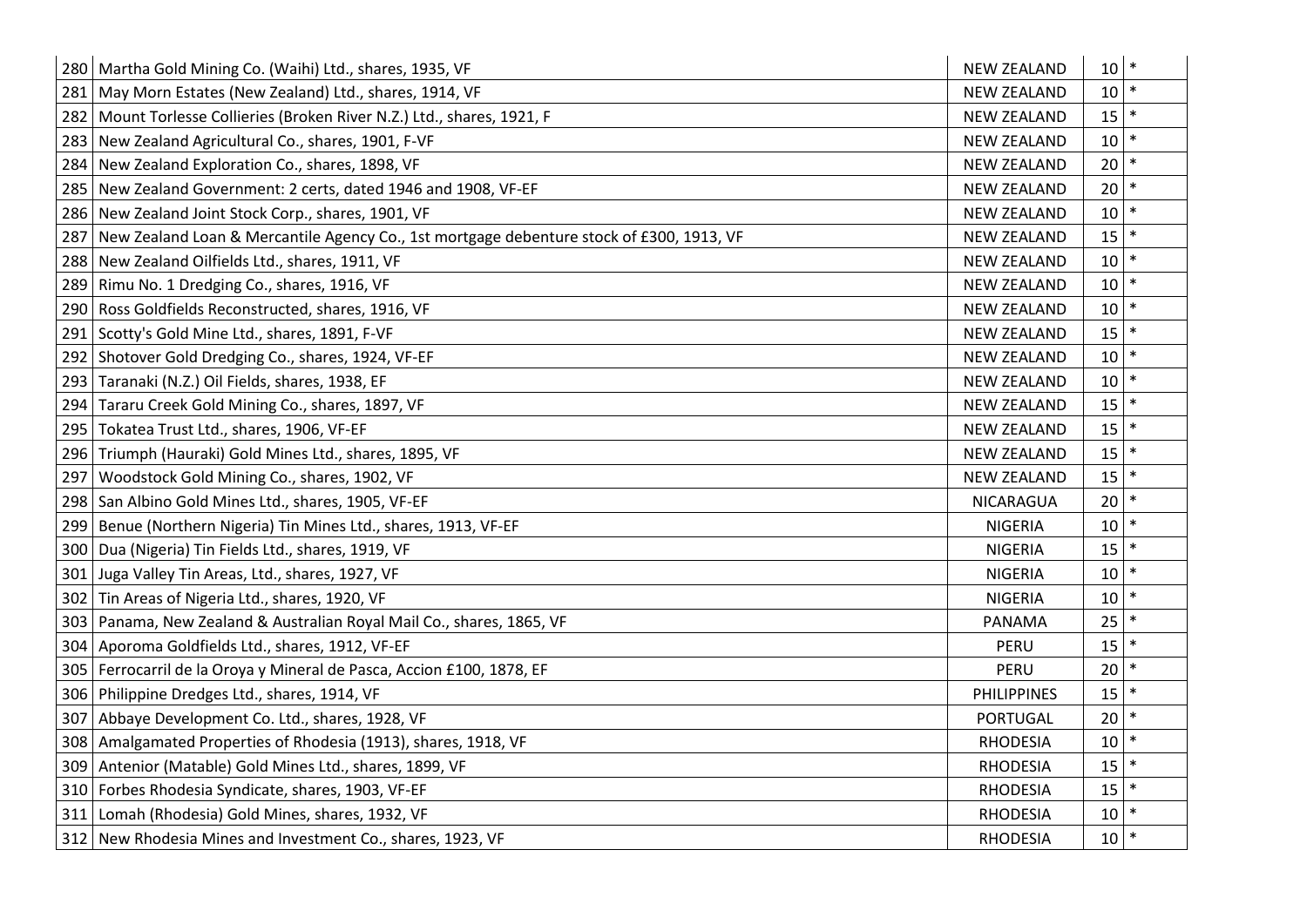|     | 313 North Bonsor Gold Mining Co., shares, 1899, VF                                                                | <b>RHODESIA</b>     | 15 |        |
|-----|-------------------------------------------------------------------------------------------------------------------|---------------------|----|--------|
|     | 314 North Charterland Exploration Co. (1910), shares, 1910, VF                                                    | <b>RHODESIA</b>     | 15 |        |
|     | 315   Rhodesia Goldfields Ltd., shares, 1900, VF                                                                  | <b>RHODESIA</b>     | 10 | $\ast$ |
|     | 316 Rhodesian Gold Trust Ltd., shares, 1896, VF                                                                   | <b>RHODESIA</b>     | 15 |        |
|     | 317   Selukwe Gold Mining Co., shares, 1911, VF                                                                   | <b>RHODESIA</b>     | 10 |        |
|     | 318   Casa Taraneasca S.A., Actiune 500 Lei, 1921, VF-EF                                                          | <b>ROMANIA</b>      | 20 |        |
|     | 319   Hamilton's Oil Concessions (Roumania) Ltd., shares, 1922, VF                                                | <b>ROMANIA</b>      | 10 |        |
|     | 320 Soc. Intreprinderilor Emil Costinescu, 100 Actiuni Nom., 1940, EF                                             | <b>ROMANIA</b>      | 20 |        |
|     | 321   Black Sea Amalgamated Oilfields Ltd., shares, 1915, VF                                                      | <b>RUSSIA</b>       | 10 |        |
| 322 | Maikop Midland Oilfields: 3 certs: deffered shares 1910, ordinary shares 1912, preferred ordinary shares 1912, VF | <b>RUSSIA</b>       | 20 |        |
|     | 323   Maikop Orient Oil Co., shares, 1911, VF                                                                     | <b>RUSSIA</b>       | 15 |        |
|     | 324 Maikop Pipeline and Transport Co., shares, 1949, VF                                                           | <b>RUSSIA</b>       | 10 |        |
|     | 325 Société Cotonnière Russo-Française, action de F500, 1900, EF                                                  | <b>RUSSIA</b>       | 25 |        |
|     | 326   Spies Petroleum Co., shares, 1926, VF                                                                       | <b>RUSSIA</b>       | 10 |        |
|     | 327   Uroz Oilfields Ltd., shares, 1922, VF                                                                       | <b>RUSSIA</b>       | 10 |        |
|     |                                                                                                                   | SALOMON             |    |        |
|     | 328   Guadalcanal Ltd., shares, 1937, VF                                                                          | <b>ISLANDS</b>      | 15 |        |
|     |                                                                                                                   | SALOMON             |    |        |
|     | 329 Guadalcanar Mining & Plantation Estates, shares, 1911, VF                                                     | <b>ISLANDS</b>      | 25 |        |
|     | 330 Royaume de Serbie, obligatino 500 Fr., 1906, F-VF                                                             | <b>SERBIA</b>       | 10 |        |
|     | 331 2x West Rand Unified Ltd., shares, 1912, VF                                                                   | <b>SOUTH AFRICA</b> | 15 |        |
|     | 332 African Land Investment Co., debenture of £100, 1902, VF-EF                                                   | <b>SOUTH AFRICA</b> | 10 |        |
|     | 333 Anglo Transvaal Mining Corp., shares, 1939, VF                                                                | <b>SOUTH AFRICA</b> | 10 |        |
|     | 334   Balmoral Main Reef Gold Mining Co., shares, 1898, VF                                                        | <b>SOUTH AFRICA</b> | 15 |        |
|     | 335   Buffelsdoorn Estate and Gold Mining Co., shares, 1898(?), F-VF                                              | <b>SOUTH AFRICA</b> | 10 |        |
|     | 336   Castleigh Mines Ltd., shares, 1895, VF                                                                      | SOUTH AFRICA        | 10 | $\ast$ |
| 337 | Consolidated Langlaagte Mines Ltd., £50 debenture, 1913, VF                                                       | <b>SOUTH AFRICA</b> | 20 |        |
|     | 338 Consort Consolidated Mines Ltd., shares, 1895, VF                                                             | <b>SOUTH AFRICA</b> | 15 |        |
|     | 339 De Beers Consolidated Mines, preference share, 1930, F-VF                                                     | <b>SOUTH AFRICA</b> | 15 | $\ast$ |
|     | 340 Durban Roodepoort Deep Ltd., 5 shares, 1938, F-VF                                                             | <b>SOUTH AFRICA</b> | 10 |        |
|     | 341 East Rand Extension Gold Mining Co., shares, 1916, VF                                                         | <b>SOUTH AFRICA</b> | 10 | $\ast$ |
|     | 342   Fichardt Kopje Syndicate Ltd., shares, 1889, F-VF                                                           | SOUTH AFRICA        | 15 |        |
|     | 343   Free State Reefs Ltd., 25 shares, 1943, VF                                                                  | <b>SOUTH AFRICA</b> | 10 |        |
|     | 344 French Rand Gold Mining Co., shares, 1908, VF                                                                 | <b>SOUTH AFRICA</b> | 10 |        |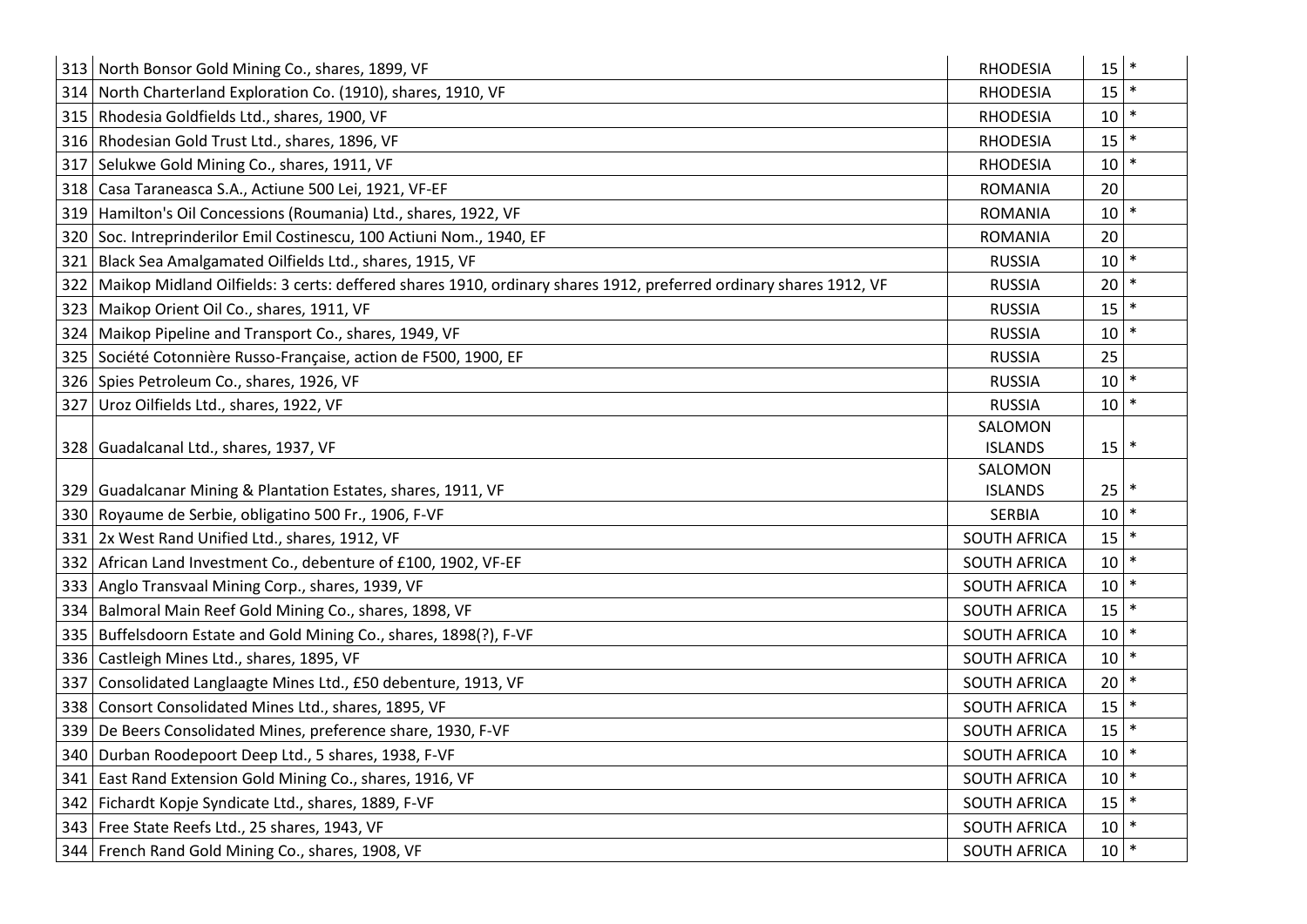| 345 | Gold Estates Transvaal Co., shares, 1893, VF                                           | <b>SOUTH AFRICA</b> | 20       |        |
|-----|----------------------------------------------------------------------------------------|---------------------|----------|--------|
| 346 | Henderson's Transvaal Estates, shares, 1908, F-VF                                      | <b>SOUTH AFRICA</b> | 10       |        |
| 347 | Klerksdorp Gold & Diamond Co., 2 certs: 1895 (cap. £200,000), 1903 (cap. £250,000), VF | <b>SOUTH AFRICA</b> | 40       |        |
| 348 | Langlaagte Proprietary Co., 25 shares, 189x, VF-EF                                     | SOUTH AFRICA        | 15       |        |
| 349 | Leydsdorp Mica Ltd., shares, 1914, VF                                                  | <b>SOUTH AFRICA</b> | 10       |        |
| 350 | New Machavie Gold Mining Co., shares, 1947, VF                                         | <b>SOUTH AFRICA</b> | 10       | $\ast$ |
| 351 | New Spes Bona Gold Mining Co., shares, 1895, VF                                        | <b>SOUTH AFRICA</b> | 15       |        |
| 352 | Nooitgedacht Gold Mining Co., shares, 1889, F-VF                                       | SOUTH AFRICA        | 15       | $\ast$ |
| 353 | Oceana Consolidated Co., shares, 1916, VF                                              | <b>SOUTH AFRICA</b> | 10       |        |
| 354 | Orange River Estates Co., shares, 1895, VF                                             | <b>SOUTH AFRICA</b> | 15       | $\ast$ |
| 355 | Rietfontein (No.11) Gold Mines, shares, 1935, EF                                       | <b>SOUTH AFRICA</b> | 10       |        |
| 356 | Roodepoort United Main Reef Gold Mining Co., shares, 1909, VF                          | <b>SOUTH AFRICA</b> | 10       | $\ast$ |
| 357 | Silati Gold Mining Co., shares, 1895, F-VF                                             | SOUTH AFRICA        | 10       |        |
| 358 | South African Copper Trust, shares, 1911, F-VF                                         | <b>SOUTH AFRICA</b> | 10       | $\ast$ |
| 359 | South African Estates and Mining Co., shares, 1895, F                                  | <b>SOUTH AFRICA</b> | 10       |        |
| 360 | South African General Development Syndicate, shares, 1898, F                           | <b>SOUTH AFRICA</b> | 10       | $\ast$ |
| 361 | South Nigel Gold Mining Co., shares, 1895, F                                           | <b>SOUTH AFRICA</b> | 10       |        |
| 362 | Springs Mines Ltd., option certificate for 20 shares, 1913, F-VF                       | <b>SOUTH AFRICA</b> | 15       | $\ast$ |
| 363 | Transvaal and Rhodesian Estates Ltd., shares, 1911, VF                                 | <b>SOUTH AFRICA</b> | 10       |        |
| 364 | Transvaal Exploring Land & Minerals Co., shares, 1902, F                               | <b>SOUTH AFRICA</b> | 10       |        |
| 365 | Treasury Gold Mines Ltd., shares, 1900, F                                              | <b>SOUTH AFRICA</b> | 10       |        |
| 366 | United Reefs (Sheba) Ltd., shares, 1907, VF                                            | <b>SOUTH AFRICA</b> | 10       | $\ast$ |
| 367 | Vogelstruis Gold Mining Co., shares, 1898, VF                                          | <b>SOUTH AFRICA</b> | 10       |        |
| 368 | West Rand Consolidated Mines: 3 certs: 5 - 10 -25 shares, 1927-1932, F-VF              | <b>SOUTH AFRICA</b> | 30       |        |
| 369 | Western Rand Estates Ltd., shares, 1909, VF                                            | <b>SOUTH AFRICA</b> | 10       |        |
| 370 | Aguas de Barcelona, Accion de 500 PTS, 1976, EF                                        | <b>SPAIN</b>        | 10       |        |
| 371 | Aguas Potables y Alcantarillado de Manzanares, Accion 250 PTS, 1930, EF                | SPAIN               | 20       |        |
| 372 | Aragon Copper Mines, 10 ordinary shares, 1907, F                                       | SPAIN               | 10       |        |
| 373 | Colon - Co. Transaerea Espanola, bono de construccion de 250 PTE, 1928, VF-EF          | SPAIN               | 30       |        |
| 374 | Hoteles Unidos, Accion 500 PTS, 1930, EF                                               | SPAIN               | 10       |        |
| 375 | La Alhambra - Fabrica de Cervezas, Accion de 500 PTS, 1970, EF                         | SPAIN               | 10       |        |
| 376 | Metalurgica Duro-Felguera, Accion de 500 PTS, 1962, EF                                 | SPAIN               | 10       |        |
| 377 | Peninsular Copper Co., £100 mortgage debenture, 1882, VF                               | <b>SPAIN</b>        | $20$ $*$ |        |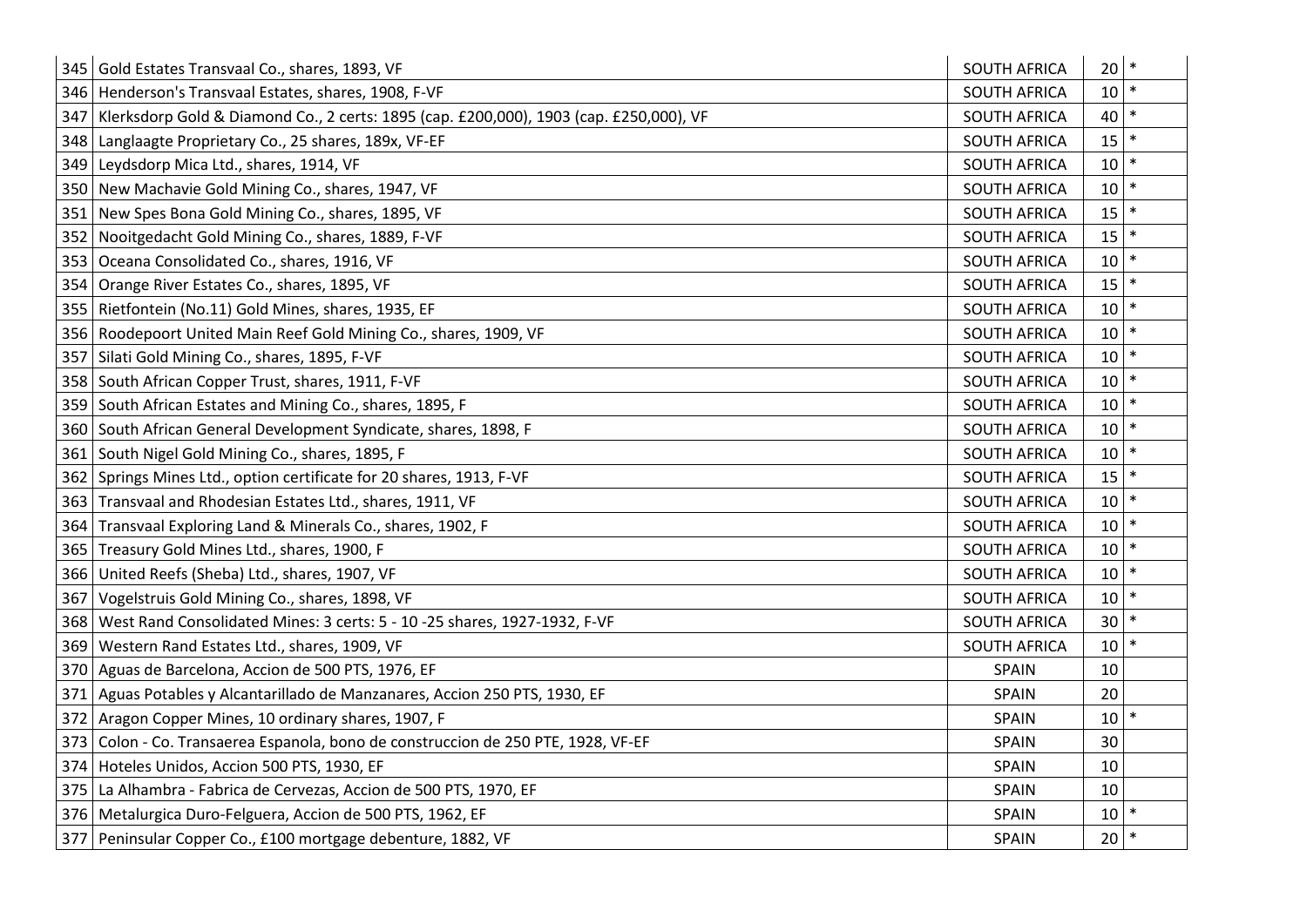|     | 378 Tigon Mining and Finance Corp., shares, 1935, VF                                       | SPAIN           | 15 | $\ast$ |
|-----|--------------------------------------------------------------------------------------------|-----------------|----|--------|
| 379 | Swaziland Corp., shares, 1934, VF                                                          | SWAZILAND       | 15 |        |
| 380 | Deebook Dredging, 2 certs: 50 shares - 1917, 100 shares - 1936, VF-EF                      | <b>THAILAND</b> | 15 |        |
| 381 | Rangeng Tin No Liability, shares, 1928, F-VF                                               | <b>THAILAND</b> | 10 | $\ast$ |
| 382 | Tongkah Compound No.5, shares, 1929, F-VF                                                  | <b>THAILAND</b> | 10 |        |
| 383 | Abbott's Emery Mines Ltd., shares, 19xx, VF                                                | <b>TURKEY</b>   | 30 | $\ast$ |
| 384 | Anglo-Ottoman Tobacco Co., one preference share, 1913, EF                                  | <b>TURKEY</b>   | 30 |        |
| 385 | Banque de Salonique, Actin Dividende, 1934, EF                                             | <b>TURKEY</b>   | 10 |        |
| 386 | Hermanos Gold Mining Co., shares, 1888, EF                                                 | <b>URUGUAY</b>  | 15 |        |
| 387 | 2x Never Miss Mining Co., shares, 1916-1917, F-VF                                          | <b>USA</b>      | 40 |        |
| 388 | Alaska Sulphur Co., preferred shares, 1921, VF                                             | <b>USA</b>      | 20 |        |
| 389 | Allegheny and Kinzua Railroad, bond of \$1000, 1890, EF                                    | <b>USA</b>      | 35 |        |
| 390 | Allied Chemical Corp., common shares, 1967, EF                                             | <b>USA</b>      | 10 |        |
| 391 | American Brands, Inc., not more than 100,000 shares, 1979, EF                              | <b>USA</b>      | 10 |        |
| 392 | American Monorail Co., shares of \$10, 1911, VF                                            | <b>USA</b>      | 25 | $\ast$ |
| 393 | American Thread Co., 100 shares of \$5, 1950, VF                                           | <b>USA</b>      | 10 |        |
| 394 | American Tropical Planting Co., first mortgage bond of \$200, 1899, VF                     | <b>USA</b>      | 20 |        |
| 395 | Anaconda Co., shares, 1967, VF                                                             | <b>USA</b>      | 10 |        |
| 396 | Argonaut Mining Co., share, 1882, EF                                                       | <b>USA</b>      | 20 |        |
| 397 | Arizona United Mining Co., shares, 1917, EF                                                | <b>USA</b>      | 20 |        |
| 398 | Armour and Co., 100 preferred shares, 1938, EF                                             | <b>USA</b>      | 15 |        |
| 399 | Art Metal Milling Machine Co., shares, 1905, VF                                            | <b>USA</b>      | 20 |        |
| 400 | Automatic Telephone Equipment Co., shares of \$25, 1907, VF                                | <b>USA</b>      | 15 | $\ast$ |
| 401 | Bartica Co., shares, 1911, VF                                                              | <b>USA</b>      | 15 |        |
| 402 | Big Four Gold and Copper Mining Co., shares of \$1, 1899, EF                               | <b>USA</b>      | 25 | $\ast$ |
| 403 | Bleecker St. & Fulton Ferry Rail Road Co., shares of \$100, 1915, VF                       | <b>USA</b>      | 25 |        |
| 404 | Bodie and Benton Railway and Commercial Co., bond of \$1000, 1886, signed M. Yerington, VF | <b>USA</b>      | 60 | $\ast$ |
| 405 | Boston Edison Co., 100 preferred shares, 1967, EF                                          | <b>USA</b>      | 10 |        |
| 406 | Boston Elevated Railway Co., shares of \$100, 1915, EF                                     | <b>USA</b>      | 15 |        |
| 407 | Brush Electric Light & Power Co., shares, 1883, VF-EF                                      | <b>USA</b>      | 20 |        |
| 408 | Buckeye Steel Castings Co., common shares, 1934, VF                                        | <b>USA</b>      | 10 |        |
| 409 | Buckeye Steel Castings Co., preferred shares, 1921, VF                                     | <b>USA</b>      | 10 |        |
|     | 410 Bull Creek Oil Co., shares of \$10, 1864, VF                                           | <b>USA</b>      | 40 | $\ast$ |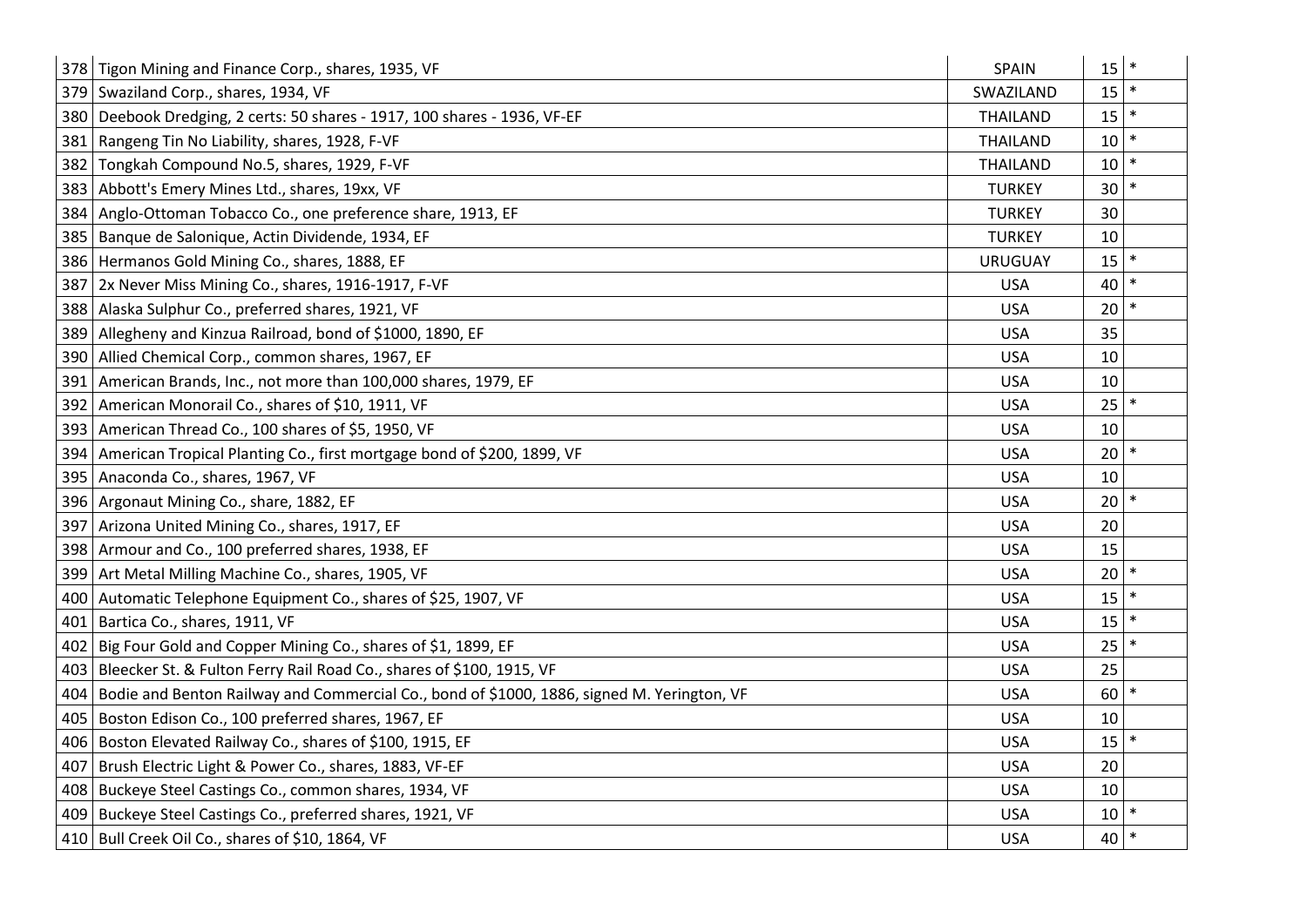| 411 | Burrows Train Control Co., preferred shares, 1926, EF                                                                | <b>USA</b> | 25      | $\ast$ |
|-----|----------------------------------------------------------------------------------------------------------------------|------------|---------|--------|
| 412 | Bush Teminal Co., lot of 2 different stocks, 1925-1937, VF-EF                                                        | <b>USA</b> | 10      |        |
| 413 | Butte City Water Co., shares of \$100, 1891, VF                                                                      | <b>USA</b> | 15      |        |
| 414 | Butterick Co., less than 100 shares, 1930, VF                                                                        | <b>USA</b> | 10      |        |
| 415 | Calpetro Producers Syndicate, unissued certificate of beneficial interest, 192x, VF                                  | <b>USA</b> | 10      |        |
| 416 | Cape May and Millville Rail Road Co., shares of \$50, 1864, VF                                                       | <b>USA</b> | 30      |        |
| 417 | Cincinnati and Eastern Railway Co., 6% \$500 bond, 1881, EF                                                          | <b>USA</b> | 80      |        |
| 418 | City Railway Co. of Dayton, Ohio, \$100 shares, 1893, VF                                                             | <b>USA</b> | 20      |        |
| 419 | Cleveland, Cincinnati, Chicago and St. Louis Railway Co., bond of \$1000, 1927, VF                                   | <b>USA</b> | 15      |        |
| 420 | Clifton Forge Banking and Construction Co., shares, 1891, VF                                                         | <b>USA</b> | 20      |        |
|     | Collection of 19 bank stocks, including Bank of Kentucky (1842), Union National Bank (1865), Thomaston National Bank |            |         |        |
| 421 | (1875), West River National Bank of Jamaica (1874), Kensington National Bank (1873), etc. Full list on request. VF   | <b>USA</b> | 350     |        |
| 422 | Collins Radio Co., less than 100 shares, 1972, EF                                                                    | <b>USA</b> | 10      |        |
| 423 | Colorado Hydraulic Mining Co., shares, 1904, VF                                                                      | <b>USA</b> | 20      |        |
| 424 | Composite Type Bar Co., shares, 1897, VF                                                                             | <b>USA</b> | 15      |        |
| 425 | Conanicut Mills, shares, 1882, VF                                                                                    | <b>USA</b> | 25      |        |
| 426 | Corona Typewriter Co., preferred shares, 1924, EF                                                                    | <b>USA</b> | 15      |        |
| 427 | Crary Farmers Elevator Co., unissued prefered shares, 19xx, EF                                                       | <b>USA</b> | 10      | $\ast$ |
| 428 | Custer Channel Wing Corp., 100 shares, 1968, VF                                                                      | <b>USA</b> | 15      |        |
| 429 | Deep Sea Fisheries, Inc., shares, 1921, EF                                                                           | <b>USA</b> | 20      |        |
| 430 | Delaware and Hudson Canal Co., shares of \$100, 1899, VF                                                             | <b>USA</b> | 25      |        |
| 431 | Differential Wheel Corp., shares, 1950, EF                                                                           | <b>USA</b> | 10      |        |
| 432 | Dr. Pepper Co., less than 100 shares, 1941, EF                                                                       | <b>USA</b> | 15      | $\ast$ |
| 433 | Duluth and Winnipeg Railroad, unissued bond of \$1000, 1881, EF                                                      | <b>USA</b> | 40      |        |
| 434 | Duluth, Huron and Denver Railroad, bond of \$1000, 1887, EF                                                          | <b>USA</b> | 35      |        |
| 435 | Edison Portland Cement Co., shares of \$50, 1900, EF                                                                 | <b>USA</b> | 40      |        |
| 436 | Faberge, Inc., 100 shares of 40c, 1970, EF                                                                           | <b>USA</b> | 10      |        |
| 437 | Foresters of America Home Association of Elizabeth, NJ, shares, 1926, F-VF                                           | <b>USA</b> | 15      |        |
| 438 | Frankford & Southwark Passenger Railroad Co., shares of \$50, 1906, VF                                               | <b>USA</b> | 10      |        |
| 439 | Golconda Mines Co., shares, 1906, VF                                                                                 | <b>USA</b> | 20      |        |
| 440 | Gold Glen Mining, Milling and Tunnelling Co., shares, 1902, F                                                        | <b>USA</b> | 20      |        |
| 441 | Golden Sunset Mining Co., shares, 1920, VF-EF                                                                        | <b>USA</b> | 20      | $\ast$ |
|     | Group of 20 different decorative certificates from the 1940s until 1980, including various big names such as Western |            |         |        |
|     | 442 Union Telegraph Co., General Electric, Levi Strauss, United Artists, Bankers Trust NY, Motorolo, EF              | <b>USA</b> | $100$ * |        |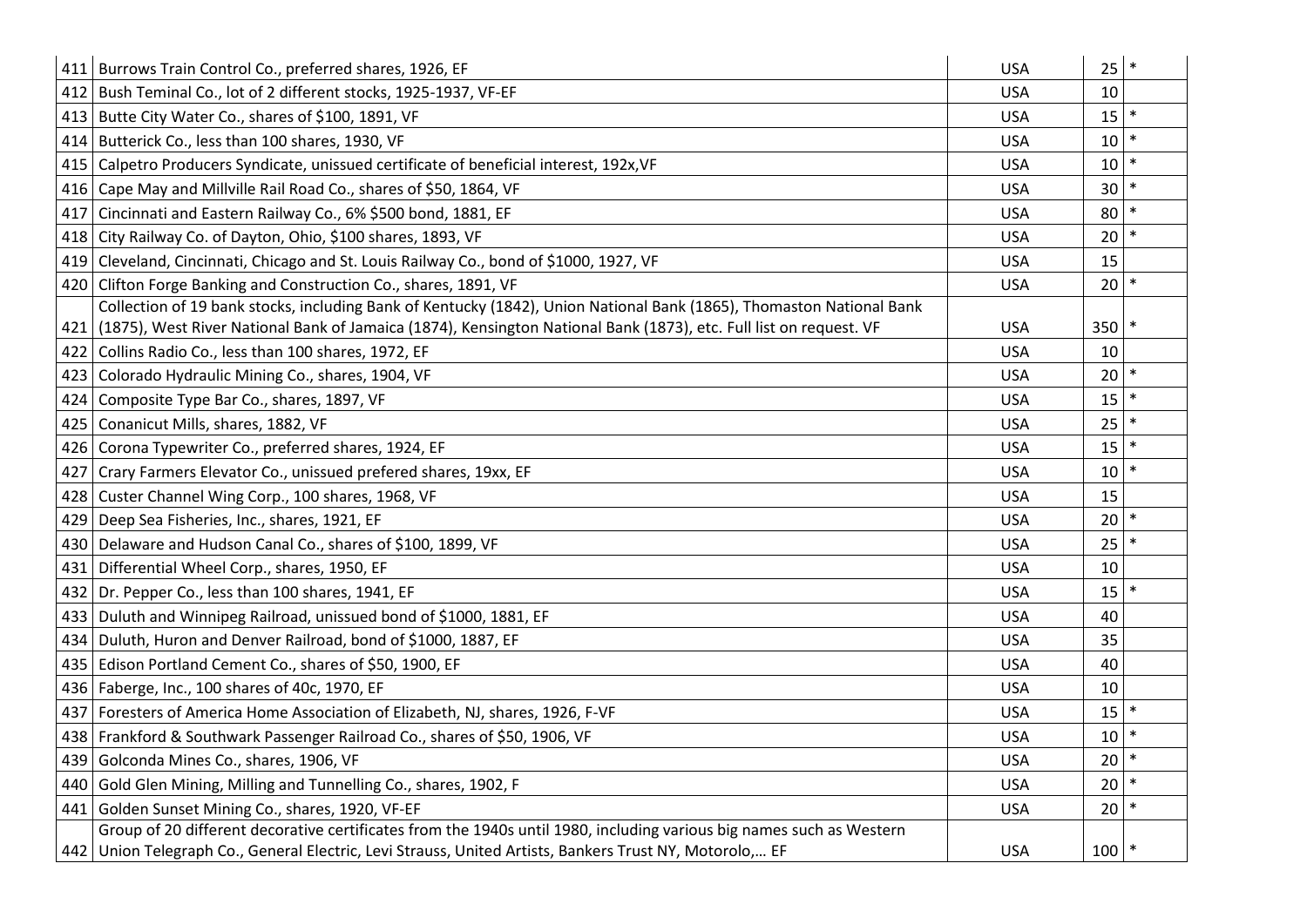|     | 443 Harlem Transfer Co., shares of \$100, 1898, VF                          | <b>USA</b> | 40 | $\ast$ |
|-----|-----------------------------------------------------------------------------|------------|----|--------|
| 444 | Harrisburg Welding and Brazing Co., shares of \$100, 1923, VF               | <b>USA</b> | 10 |        |
| 445 | Hermon E. Dunham Motor Co., share of \$100, 1915, VF                        | <b>USA</b> | 15 |        |
|     | 446 Highland Park and Fruit Vale Railroad, 6% \$500 bond, 1881, EF          | <b>USA</b> | 50 |        |
| 447 | Holman Locomotive, Speeding Truck Co., share of \$100, 1897, EF             | <b>USA</b> | 25 |        |
| 448 | Howie Gold Mines Ltd., shares, 1934, VF                                     | <b>USA</b> | 15 | $\ast$ |
| 449 | International Mercantile Marine Co., 100 shares, 1933, VF-EF                | <b>USA</b> | 15 |        |
| 450 | Iowa & Colorado Consolidated Mining Co., shares, 1883, F                    | <b>USA</b> | 20 |        |
| 451 | Kelly Creek Mining Co., shares, 1914, VF                                    | <b>USA</b> | 20 |        |
| 452 | Killian Mining Co., shares, 1907, VF                                        | <b>USA</b> | 20 | $\ast$ |
| 453 | Kings County Elevated Railroad Co., shares of \$100, unissued, 1xxx, EF     | <b>USA</b> | 15 |        |
| 454 | Kiskiminitas Coal Co., shares of \$100, 1929, VF                            | <b>USA</b> | 15 |        |
| 455 | Kittimac Mines Co. of Wyoming, shares of \$1, 1913, VF                      | <b>USA</b> | 10 |        |
| 456 | Lehigh Valley Railroad Co., bond of \$1000, 1873, VF                        | <b>USA</b> | 10 |        |
| 457 | Lima Cord Sole and Heel Co., 100 common shares, 1938, VF                    | <b>USA</b> | 10 |        |
| 458 | Lone Star Consolidated Mining Co., 100 shares of \$1, 1922, EF              | <b>USA</b> | 10 |        |
| 459 | Maine Central Railroad, bond of \$1000, 1953, VF                            | <b>USA</b> | 15 |        |
| 460 | Marconi Wireless Telegraph Co., less than 100 shares, 1913, EF              | <b>USA</b> | 15 |        |
| 461 | Massachusetts and New Mexico Consolidated Mining Co., share, 1883, VF-EF    | <b>USA</b> | 15 |        |
| 462 | Merchants Exchange of St. Louis, membership certificate, 1898? EF           | <b>USA</b> | 20 |        |
| 463 | Minneapolis Stock Yards & Packing Co., shares of \$100, 1890, VF            | <b>USA</b> | 25 |        |
| 464 | Morris Canal & Banking Co., share of \$100, 1859, VF                        | <b>USA</b> | 20 |        |
| 465 | National Tea Co., 4 different stocks 1924-1955, VF-EF                       | <b>USA</b> | 30 |        |
| 466 | Newark Gas Co., shares of \$50, 1898, EF                                    | <b>USA</b> | 15 |        |
| 467 | North Butte Mining Co., shares of \$15, 1906, VF                            | <b>USA</b> | 10 |        |
| 468 | Owenwood Oil Corp., shares of \$1, 1931, VF                                 | <b>USA</b> | 15 |        |
|     | 469   P. Ballantine & Sons, shares of \$50, 1943, VF                        | <b>USA</b> | 15 |        |
| 470 | Pacific Cottonseed Products Corp., 100 comon shares, 1930, EF               | <b>USA</b> | 15 |        |
| 471 | Parke, Davis & Co., 100 shares, 1970, EF                                    | <b>USA</b> | 10 |        |
| 472 | Parrot Silver and Copper Co., 1910, VF-EF                                   | <b>USA</b> | 15 |        |
|     | 473 Peoples Life Insurance Co., share of \$5, 1962, VF                      | <b>USA</b> | 10 |        |
|     | 474   Peoria, Decatur & Evansville Railway Co., 100 shares, 1885, VF        | <b>USA</b> | 10 |        |
|     | 475   Philadelphia Co. for Guaranteeing Mortgages, shares of \$20, 1931, VF | <b>USA</b> | 10 |        |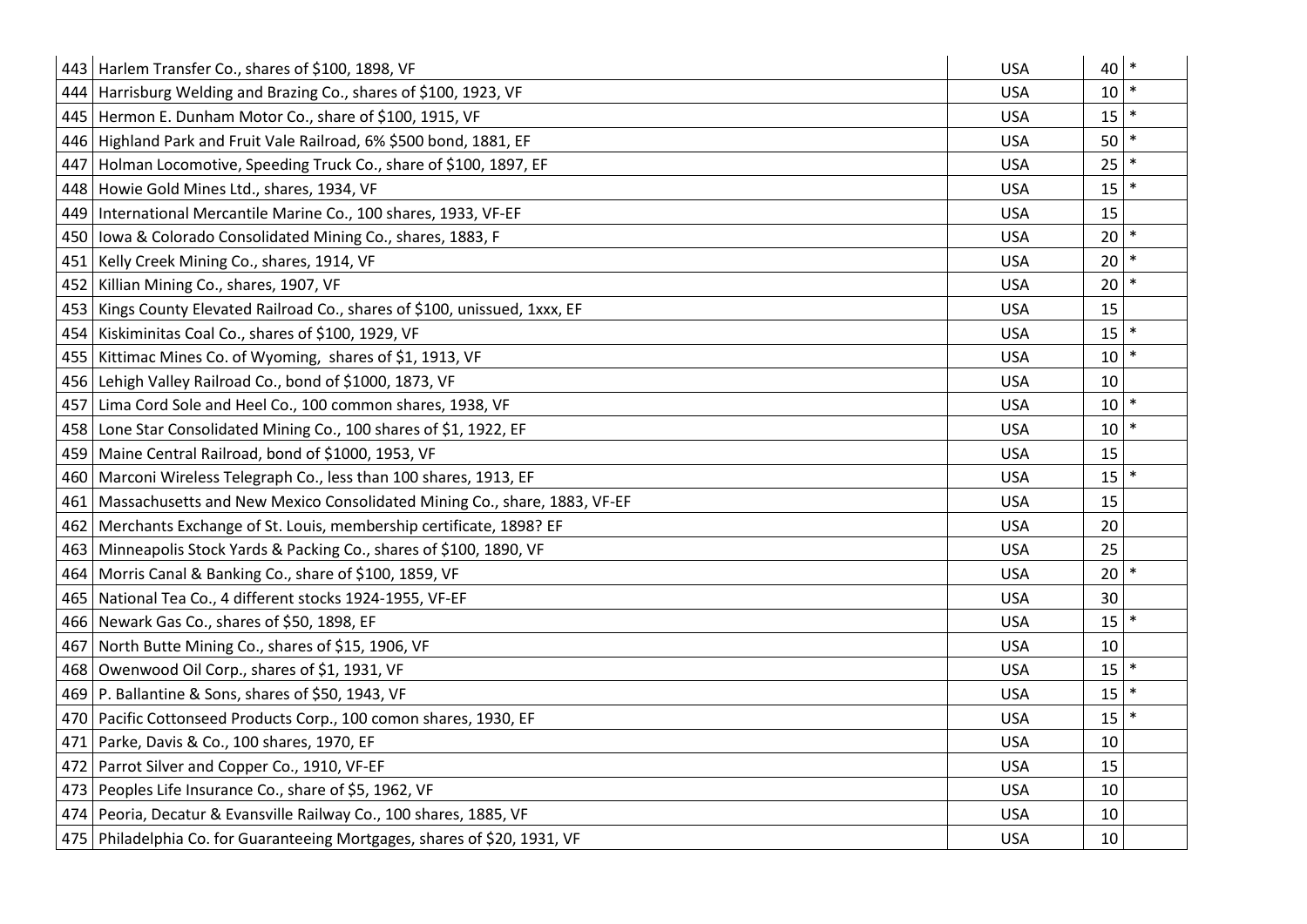|     | 476   Pittsburgh Plate Glass Co., 100 shares, 1949, EF                                                                 | <b>USA</b> | 10              |        |
|-----|------------------------------------------------------------------------------------------------------------------------|------------|-----------------|--------|
| 477 | Quincy Mining Co., shares, 1858, VF                                                                                    | <b>USA</b> | 20              |        |
|     | 478 S.D. Warren Co., preferred shares, 1926, EF                                                                        | <b>USA</b> | 15              | $\ast$ |
|     | 479 Salt Lake & Fort Douglass Railway, 6% mortgage bond of \$1000, 1884, EF                                            | <b>USA</b> | 40              |        |
|     | 480   Seaboard Air Line Railway Co., less than 100 preferred shares, unissued, EF                                      | <b>USA</b> | 15              |        |
| 481 | Seaboard Steel & Manganese Corp., less than 100 shares, 1918, VF                                                       | <b>USA</b> | 15              | $\ast$ |
| 482 | Seaboard Warehouse Co., shares of \$100, unissued, 19xx, EF                                                            | <b>USA</b> | 10              | $\ast$ |
|     | 483   Seneca Copper Mining Co., 100 shares, 1930, VF                                                                   | <b>USA</b> | 10              |        |
|     | 484 Shannon Copper Co., less than 100 shares, 1913, VF                                                                 | <b>USA</b> | 10 <sup>1</sup> | $\ast$ |
|     | 485   Shenandoah Citizens Water & Gas Co., specimen share, EF                                                          | <b>USA</b> | 30 <sup>°</sup> | $\ast$ |
|     | 486 Southern Bell Telephone and Telegraph Co., bond of \$1000, 1939, VF-EF                                             | <b>USA</b> | 15              |        |
| 487 | St. Louis - San Francisco Railway Co., bond of \$1000, 1948, EF                                                        | <b>USA</b> | 10              |        |
|     | 488 State Street Bank and Trust Co., shares, 1963, EF                                                                  | <b>USA</b> | 10 <sup>1</sup> | $\ast$ |
| 489 | The Hecla Consolidated Mining Co., shares of \$50, 1886, VF                                                            | <b>USA</b> | 40              | $\ast$ |
| 490 | Topeka Land and Development Co., shares, 1887, EF                                                                      | <b>USA</b> | 10 <sup>1</sup> | $\ast$ |
| 491 | Transcontinental Transportation and Mining Co., shares, 1906, VF-EF                                                    | <b>USA</b> | 15              | $\ast$ |
| 492 | Traveler Shoe Co., 100 common shares, 1929, EF                                                                         | <b>USA</b> | 15              | $\ast$ |
| 493 | True, Webber & Co., common shares, 1926, VF                                                                            | <b>USA</b> | 10              |        |
|     | 494 Union Cotton Manufacturing Co., share of \$100, 1925, EF                                                           | <b>USA</b> | $20$ $*$        |        |
|     | 495   Union Oil Co. of California, 3,5% convertible debenture of \$1000, ABN specimen, 1952, EF                        | <b>USA</b> | $30$ $*$        |        |
|     | 496 United Theatre Equipment Corp., preferred shares, 1917, VF                                                         | <b>USA</b> | $10$ $*$        |        |
|     | US scripophily catalogues from RM Smythe (#32), Winslow (#18), Stock Search International (#4), Labarre Galleries (#7) |            |                 |        |
|     | 497   from ca. 1995-2005, more info on request, EF                                                                     | <b>USA</b> | $200$ *         |        |
|     | 498   Westinghouse Electric & Manufacturing Co., 100 shares, 1920, VF                                                  | <b>USA</b> | 15              | $\ast$ |
|     | 499   Winifrede Coal Co., shares, 1923, VF-EF                                                                          | <b>USA</b> | 10              |        |
|     | 500   Worldcom, Inc., common share, 2002, EF                                                                           | <b>USA</b> | 15              |        |

## **CONDITIONS**

- 1. The auction is open to paid-up Society members only. Those submitting items for auction and potential purchasers must hold current membership to join the auction. Please contact the Auctioneer if you have any questions.
- 2. The estimate is only a guide as to the price each lot is expected to realise. Bids may be higher or lower than the estimate. Some consigners give us their reserve prices, but other consigners don't put reserve prices on their lots.
- 3. All bids must be in multiples of £1.